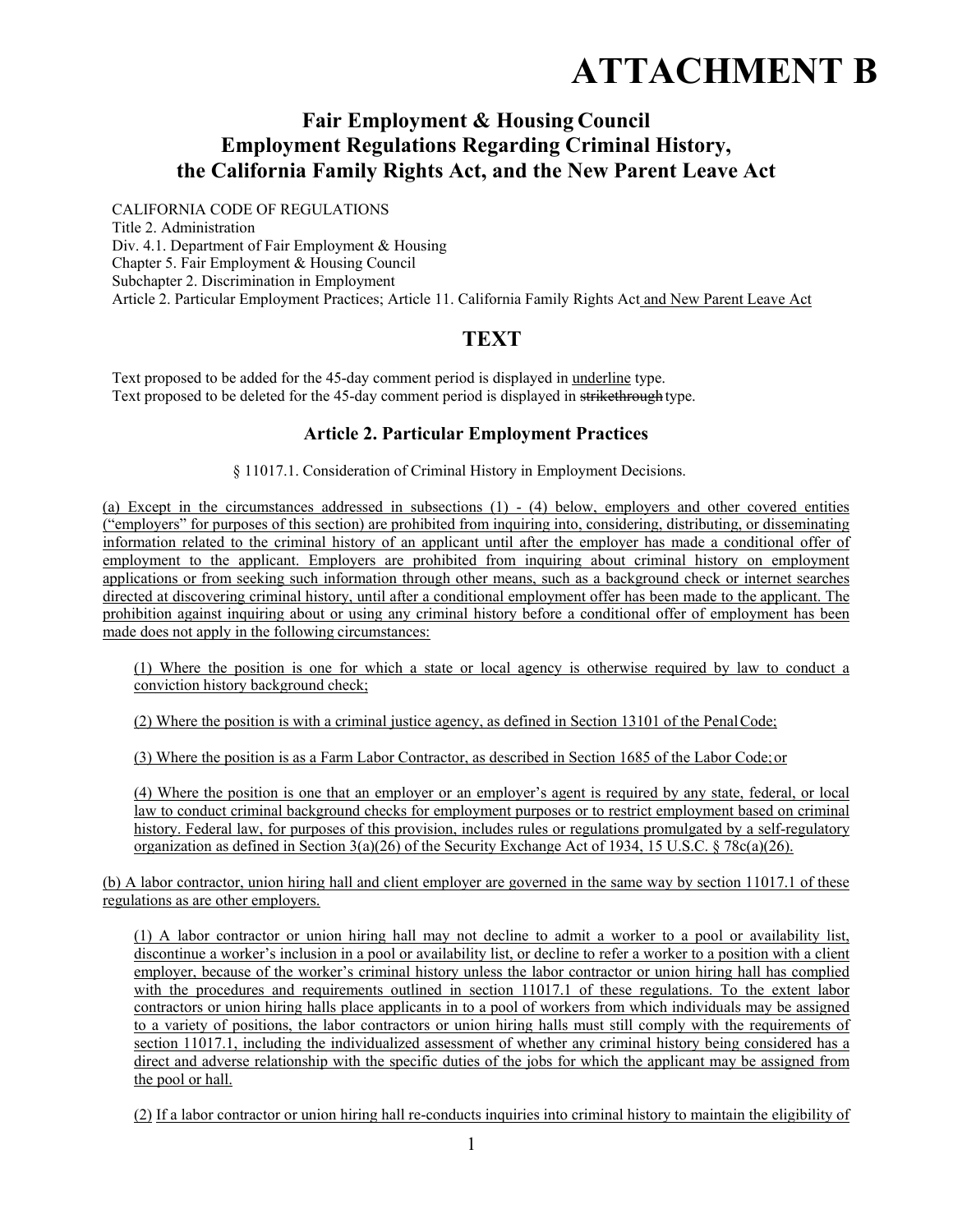workers admitted to a pool or availability list, then it must comply with the procedures and requirements outlined in section 11017.1 of these regulations. When re-conducting an inquiry, labor contractors or union hiring halls cannot satisfy the requirements of subsection (c) if they disqualify a worker from retention in a pool based on conviction history that was already considered and deemed not disqualifying for entry into the pool in the first place unless the decision is based on new material developments such as changes to job duties, legal requirements or experience or data regarding the particular convictions involved.

(3) A client employer may inquire into or consider the conviction history of a worker supplied by a labor contractor or union hiring hall only after extending a conditional offer of employment to the worker and when following the procedures described in subsections (a) through (c), unless exempted pursuant to subsection (a)(1) – (4). A client employer violates this section by instructing labor contractors or union hiring halls to refer only workers without conviction records, unless exempted by subsection  $(a)(1) - (4)$ .

(4) For purposes of section 11017.1 of these regulations only:

(A) "Employer" includes a labor contractor and a client employer.

(B) "Client employer" means a business entity, regardless of its form, that selects workers from a pool or availability list, or obtains or is provided workers to perform labor within its usual course of business from a labor contractor.

(C) "Labor contractor" means an individual or entity, either with or without a contract, which supplies a client employer with, or maintains a pool or availability list of, workers to perform labor within the client employer's usual course of business. This definition is not intended to include Farm Labor Contractors.

(D) "Hiring hall" means an agency or office operated by a union, by an employer and union, or by a state or local employment service, to provide and place employees for specific jobs.

(E) "Pool or availability list" means applicants or employees admitted in to entry in the hiring hall or other hiring pool utilized by one or more employers and/or provided by a labor contractor for use by prospective employers.

(c) Consideration of Criminal History after a Conditional Offer of Employment Has Been Made. Other than as provided in (c)(1) below, employers in California are prohibited from considering, distributing, or disseminating information regarding the following types of criminal history both after a conditional offer has been made and in any other subsequent employment decisions such as decisions regarding promotion, training, discipline, lay-off, and termination:

Introduction. Employers and other covered entities ("employers" for purposes of this section) in California are explicitly prohibited under other state laws from utilizing certain enumerated criminal records and information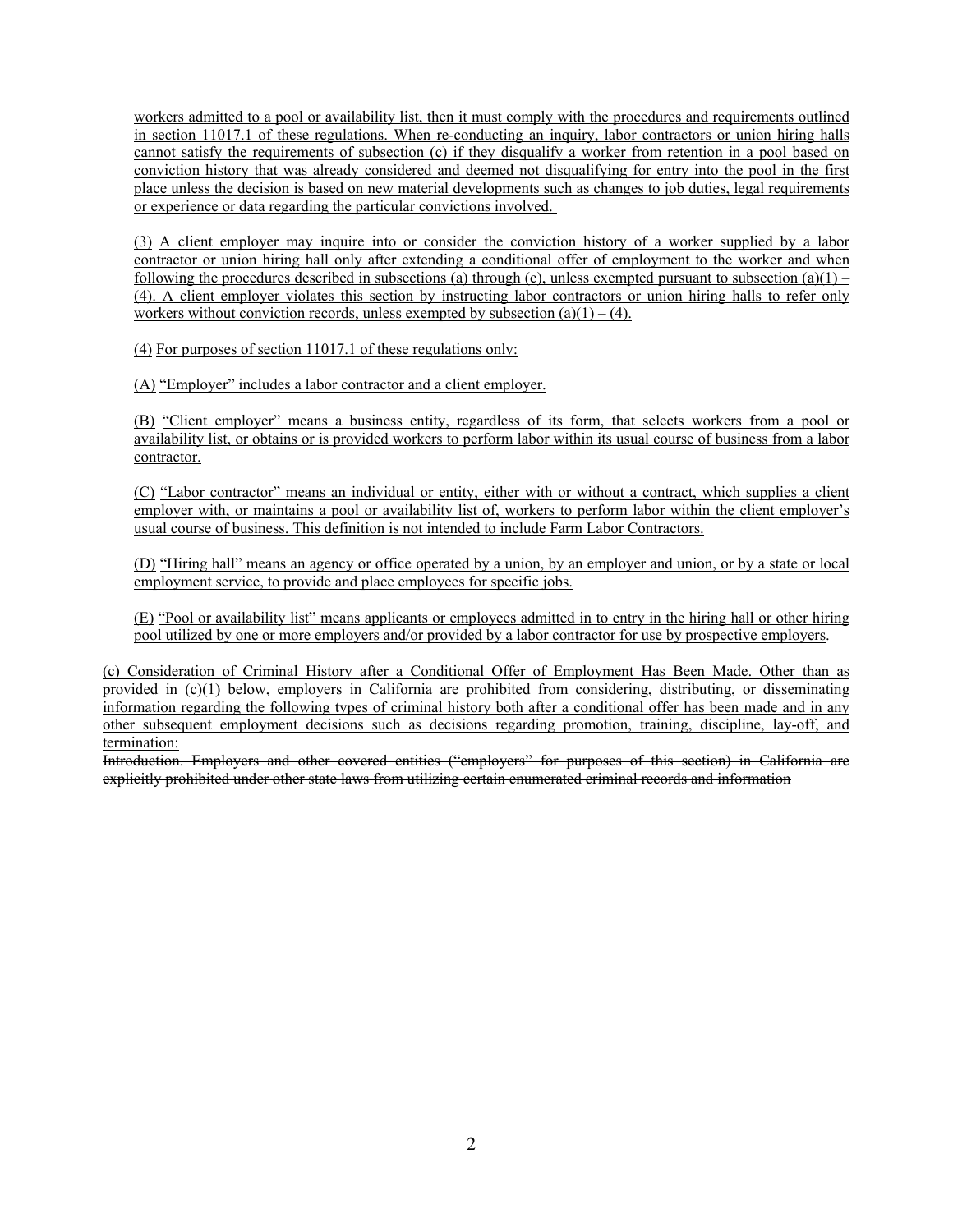(hereinafter "criminal history") in hiring, promotion, training, discipline, lay-off, termination, and other employment decisions as outlined in subsection (b) below. Employers are prohibited under the Act from utilizing other forms of criminal history in employment decisions if doing so would have an adverse impact on individuals on a basis enumerated in the Act that the employer cannot prove is job-related and consistent with business necessity or if the employee or applicant has demonstrated a less discriminatory alternative means of achieving the specific business necessity as effectively.

(b) Criminal History Information Employers Are Prohibited from Seeking or Considering, Irrespective of Adverse Impact. Except if otherwise specifically permitted by law, employers are prohibited from considering the following types of criminal history, or seeking such history from the employee, applicant or a third party, when making employment decisions such as hiring, promotion, training, discipline, lay-off and termination:

(1) An arrest or detention that did not result in conviction (Labor Code section 432.7 (see limited exceptions in subsections  $(a)(1)$  for an arrest for which the employee or applicant is out on bail or on his or her own recognizance pending trial and (f)(1) for specified positions at health facilities); Government Code section 12952 (for hiring decisions));

(2) Referral to or participation in a pretrial or post-trial diversion program (Id.);

(3) A conviction that has been judicially dismissed or ordered sealed, expunged or statutorily eradicated pursuant to law (e.g., juvenile offense records sealed pursuant to Welfare and Institutions Code section 389 and Penal Code sections 851.7 or 1203.45) (Id.);

(4) An arrest, detention, processing, diversion, supervision, adjudication, or court disposition that occurred while a person was subject to the process and jurisdiction of juvenile court law (Id.Labor Code section 432.7); and

(5) A non-felony conviction for possession of marijuana that is two or more years old (Labor Code section 432.8).

(6) In addition to the limitations provided in subdivisions (1)-(5), employers that obtain investigative consumer reports such as background checks are also subject to the requirements of the Fair Credit Reporting Act (15 U.S.C. § 1681 et seq.) and the California Investigative Consumer Reporting Agencies Act (Civil Code section 1786 et seq.).

(7) Employers may also be subject to local laws or city ordinances that provide additional limitations.

(d) Requirements Where an Employer Intends to Deny an Applicant the Employment Conditionally Offered Because of the Applicant's Conviction History.

(1) If an employer intends to deny an applicant the employment position they were conditionally offered based solely or in part on the applicant's conviction history, the employer must first make an individualized assessment of whether the applicant's conviction history has a direct and adverse relationship with the specific duties of the job that justify denying the applicant the position. The standard for determining what constitutes a direct and adverse relationship that justifies denying the applicant the position is the same standard from subdivision (f) of this section that is used to determine whether the criminal conviction history is job-related and consistent with business necessity. The individualized assessment needs to include, at a minimum, consideration of the following factors:

(A) The nature and gravity of the offense or conduct;

(B) The time that has passed since the offense or conduct and/or completion of the sentence; and

(C) The nature of the job held or sought.

(2) If, after conducting an individualized assessment, the employer makes a preliminary decision that the applicant's conviction history disqualifies the applicant from the employment conditionally offered, the employer shall notify the applicant of the preliminary decision in writing. The written notice to the applicant may, but is not required to, justify or explain the employer's reasoning for making the decision. The notice to the applicant must include all of the following: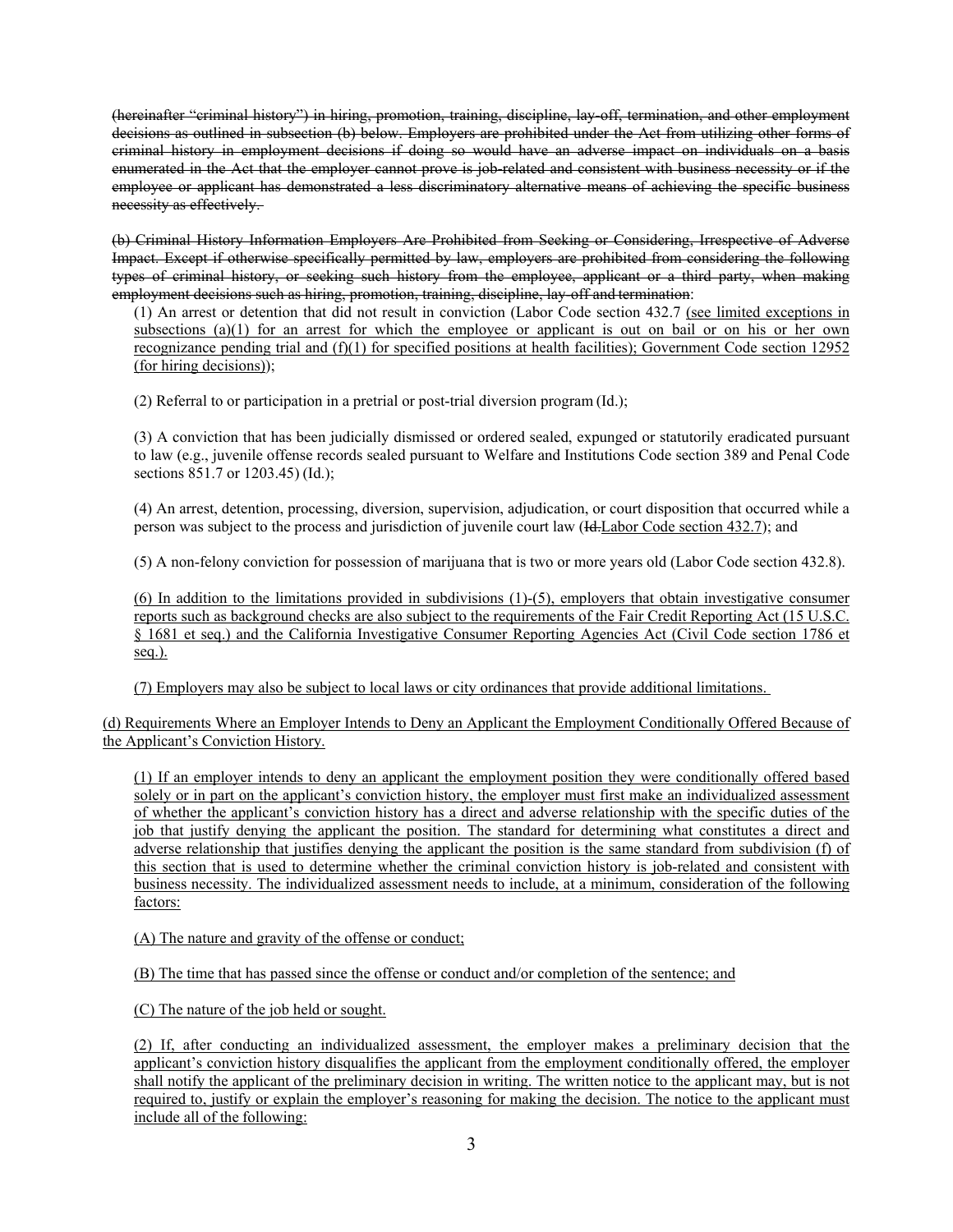(A) Notice of the disqualifying conviction or convictions that are the basis for the preliminary decision to rescind the offer;

(B) A copy of the conviction history report utilized or relied on by the employer, if any (such reports include, but are not limited to: consumer reports; credit reports, public records, results of internet searches, news articles or any other writing containing information related to the conviction history that was utilized or relied upon by the employer); and

(C) An explanation of the applicant's right to respond to the notice before the preliminary decision rescinding the offer of employment becomes final and the deadline by which to respond (which can be no less than five business days from the date of receipt of the notice). If notice is transmitted through a format that does not provide a confirmation of receipt, such as a written notice mailed by an employer without tracking delivery enabled, the notice shall be deemed received five calendar days after the mailing is deposited for delivery for California addresses, ten calendar days after the mailing for addresses outside of California, and twenty calendar days after mailing for addresses outside of the United States. The explanation shall inform the applicant that the response may include submission of evidence challenging either the factual accuracy of the conviction history report, and/or evidence of rehabilitation or mitigating circumstances, or both. The types of evidence that may demonstrate rehabilitation or mitigating circumstances may include, but is not limited to: the length and consistency of employment history before and after the offense or conduct; the facts or circumstances surrounding the offense or conduct; whether the individual is bonded under a federal, state or local bonding program; and rehabilitation efforts such as education or training. If, within five business days of receipt of the notice (or any later deadline set by the employer), the applicant notifies the employer in writing that the applicant disputes the factual accuracy of the conviction history being relied upon and that the applicant is taking specific steps to obtain evidence supporting the applicant's assertion, then the applicant shall be permitted no less than five additional days to respond to the notice before the employer's decision to rescind the employment offer becomes final.

(3) The employer shall consider any information submitted by the applicant before making a final decision regarding whether or not to rescind the conditional offer of employment. If the employer makes a final decision to rescind the conditional offer and deny an application based solely or in part on the applicant's conviction history, the employer shall notify the applicant in a writing that includes the following:

(A) The final denial or disqualification decision reached. The employer may also include, but is not required to include, the justification or an explanation of the employer's reasoning for reaching the decision that it did;

(B) Any procedure the employer has for the applicant to challenge the decision or request reconsideration; and

(C) The right to contest the decision by filing a complaint with the Department of Fair Employment and Housing.

(e) Disparate Treatment. The Act also prohibits employers from treating applicants or employees differently in the course of considering criminal conviction history, or any evidence of rehabilitation or mitigating circumstances, if the disparate treatment is substantially motivated by a basis enumerated in the Act. (c) Additional Criminal History Limitations, Irrespective of Adverse Impact.

(1) State or local agency employers are prohibited from asking applicants for employment to disclose information concerning their conviction history, including on an employment application, until the employer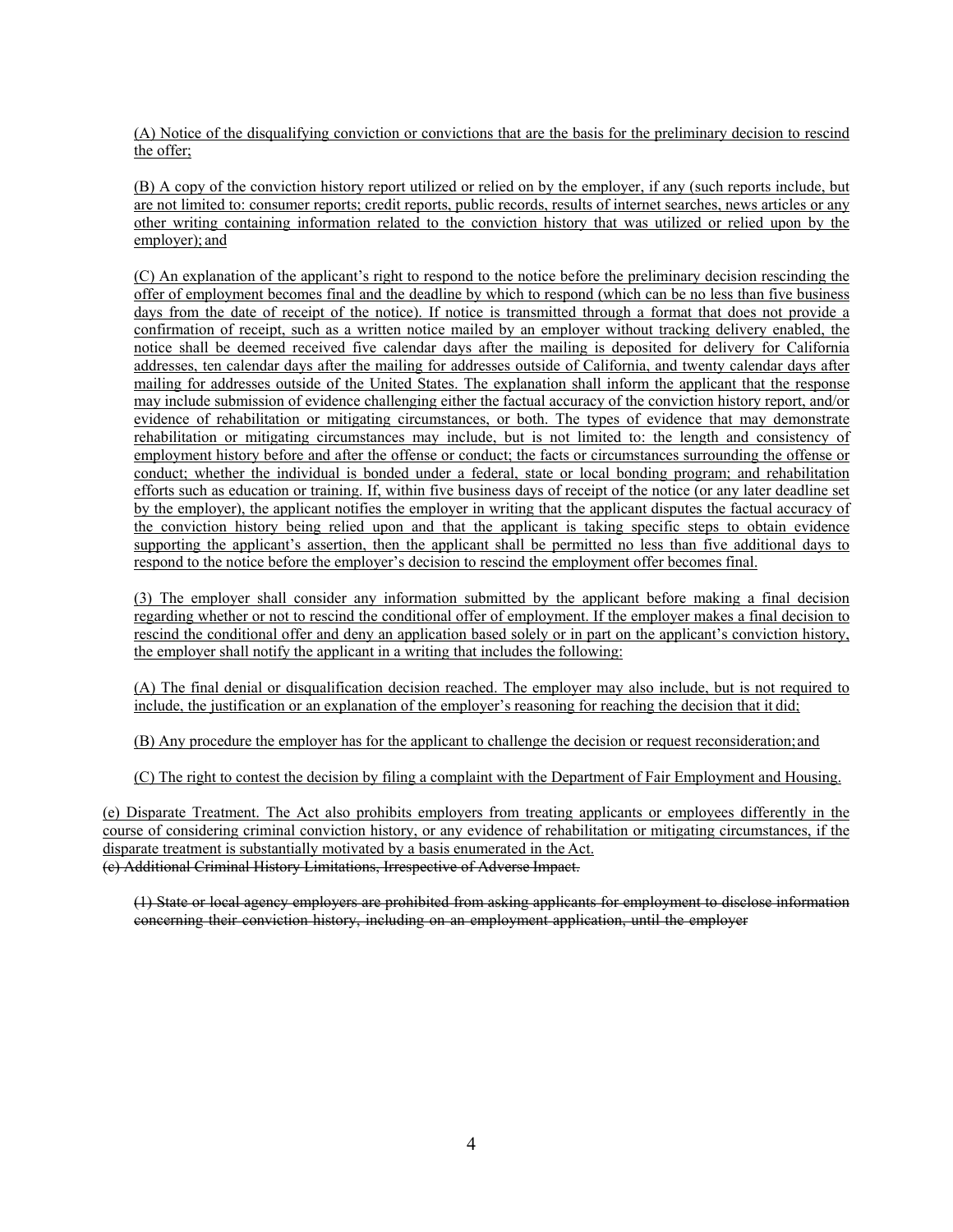has determined that the applicant meets the minimum employment qualifications as stated in the notice for the position (Labor Code section 432.9).

(2) Employers may also be subject to local laws or city ordinances that provide additional limitations. For example, in addition to the criminal history outlined in subsection (b), San Francisco employers are prohibited from considering a conviction or any other determination or adjudication in the juvenile justice system; offenses other than a felony or misdemeanor, such as an infraction (other than driving record infractions if driving is more than a de minimis element of the job position); and convictions that are more than seven years old (unless the position being considered supervises minors, dependent adults, or persons 65 years or older) (Article 49, San Francisco Police Code).

(3) Employers that obtain investigative consumer reports such as background checks are also subject to the requirements of the Fair Credit Reporting Act (15 U.S.C. § 1681 et seq.) and the California Investigative Consumer Reporting Agencies Act (Civil Code section 1786 et seq.).

(df) Consideration of Other Criminal Convictions and the Potential Adverse Impact. In addition to the types of criminal history addressed in subsection (b) that employers are explicitly prohibited from inquiring about or considering unless an exception applies, cConsideration of other forms of criminal convictions, not enumerated above, may have an adverse impact on individuals on a basis protected by the Act, including, but not limited to, gender, race, and national origin. An applicant or employee bears the burden of demonstrating that the policy of considering criminal convictions has an adverse impact on a basis enumerated in the Act. For purposes of such a determination, adverse impact is defined at Sections 11017 and 11010 and the *Uniform Guidelines on Employee Selection and Procedures* (29 C.F.R. 1607 (1978)) incorporated by reference in Section 11017(a) and (e). The applicant(s) or employee(s) bears the burden of proving an adverse impact. An adverse impact may be established through the use of conviction statistics or by offering any other evidence that establishes an adverse impact. State- or national-level statistics showing substantial disparities in the conviction records of one or more categories enumerated in the Act are presumptively sufficient to establish an adverse impact. This presumption may be rebutted by a showing that there is a reason to expect a markedly different result after accounting for any particularized circumstances such as the geographic area encompassed by the applicant or employee pool, the particular types of convictions being considered, or the particular job at issue.

(ge) Establishing "Job-Related and Consistent with Business Necessity."

(1) If the policy or practice of considering criminal convictions creates an adverse impact on applicants or employees on a basis enumerated in the Act, the burden shifts to the employer to establish that the policy is nonetheless justifiable because it is job-related and consistent with business necessity. The criminal conviction consideration policy or practice needs to bear a demonstrable relationship to successful performance on the job and in the workplace and measure the person's fitness for the specific position(s), not merely to evaluate the person in the abstract. In order to establish job-relatedness and business necessity, any employer must demonstrate that the policy or practice is appropriately tailored, taking into account at least the following factors:

(A) The nature and gravity of the offense or conduct;

(B) The time that has passed since the offense or conduct and/or completion of the sentence; and

(C) The nature of the job held or sought.

(2) Demonstrating that a policy or practice of considering conviction history in employment decisions is appropriately tailored to the job for which it is used as an evaluation factor requires that an employer demonstrate the applicant's conviction history has a direct and adverse relationship with the specific duties of the job that justify denying the applicant the position either.

(A) Demonstrate that any "bright-line" conviction disqualification or consideration (that is, one that does not consider individualized circumstances) can properly distinguish between applicants or employees that do and do not pose an unacceptable level of risk and that the convictions being used to disqualify, or otherwise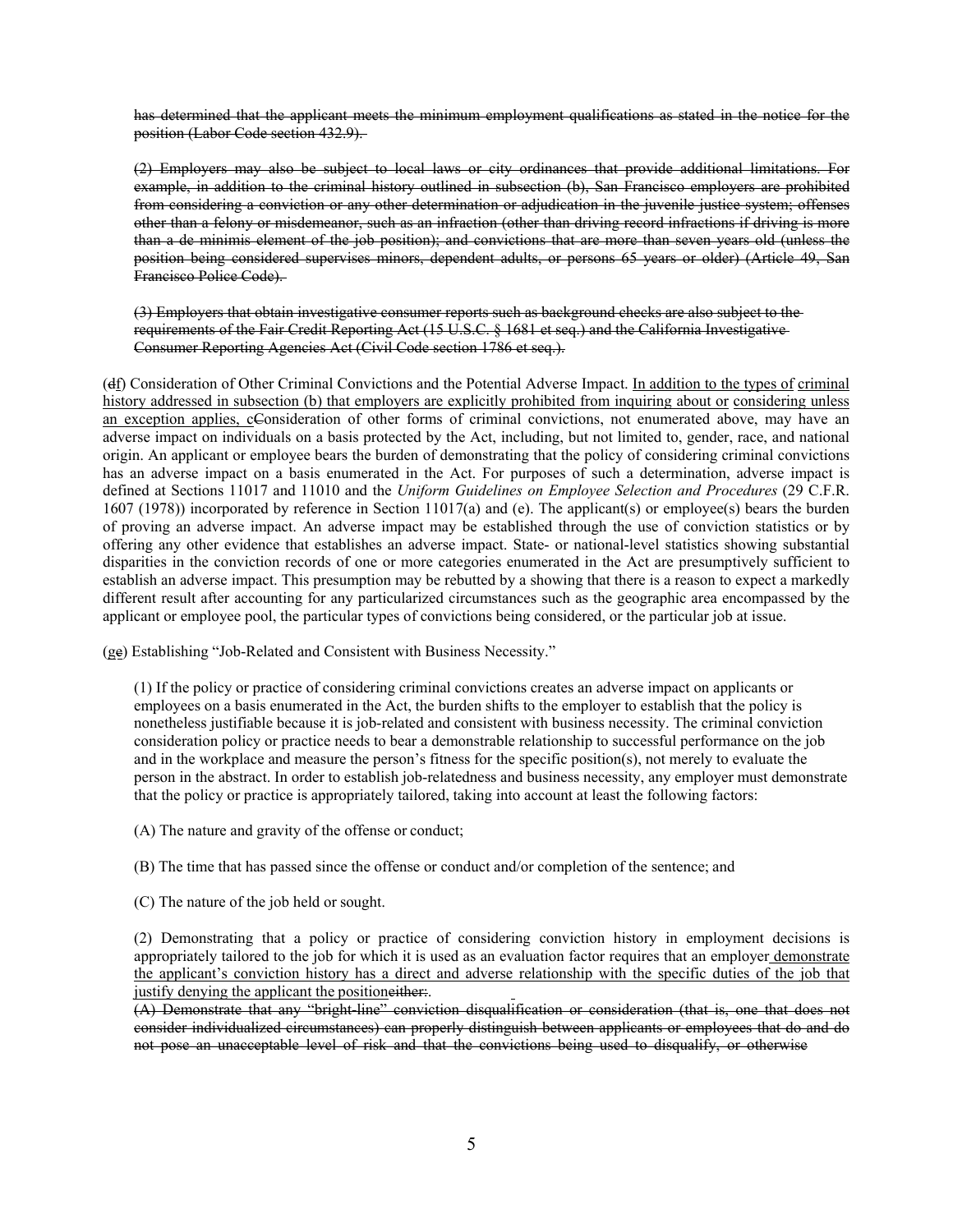adversely impact the status of the employee or applicant, have a direct and specific negative bearing on the person's ability to perform the duties or responsibilities necessarily related to the employment position. Bright-line conviction disqualification or consideration policies or practices that include conviction-related information that is seven or more years old are subject to a rebuttable presumption that they are not sufficiently tailored to meet the job-related and consistent with business necessity affirmative defense (except if justified by subsection  $(fh)$ ) below). An individualized assessment must involve notice to the adversely impacted employee (before any adverse action is taken) that they have been screened out because of a criminal conviction; a reasonable opportunity for the individuals to demonstrate that the exclusion should not be applied due to their particular circumstances; and consideration by the employer as to whether the additional information provided by the individuals or otherwise obtained by the employer warrants an exception to the exclusion and shows that the policy as applied to the employee is not job related and consistent with business necessity.

(B) Conduct an individualized assessment of the circumstances and qualifications of the applicants or employees excluded by the conviction screen. An individualized assessment must involve notice to the adversely impacted employees or applicants (before any adverse action is taken) that they have been screened out because of a criminal conviction; a reasonable opportunity for the individuals to demonstrate that the exclusion should not be applied due to their particular circumstances; and consideration by the employer as to whether the additional information provided by the individuals or otherwise obtained by the employer warrants an exception to the exclusion and shows that the policy as applied to the employees or applicants is not job- related and consistent with business necessity.

(3) Regardless of whether an employer utilizes a bright line policy or conducts individualized assessments, bBefore an employer may take an adverse action such as declining to hire, discharging, laying off, or declining to promote an adversely impacted individual based on conviction history obtained by a source other than the applicant or employee (e.g. through a credit report or internally generated research), the employer must give the impacted individual notice of the disqualifying conviction and a reasonable opportunity to present evidence that the information is factually inaccurate. If the applicant or employee establishes that the record is factually inaccurate, then that record cannot be considered in the employment decision.

(hf) Compliance with Federal or State Laws, Regulations, or Licensing Requirements Permitting or Requiring Consideration of Criminal History. In some instances, employers are subject to federal or state laws or regulations that prohibit individuals with certain criminal records from holding particular positions or occupations or mandate a screening process employers are required or permitted to utilize before employing individuals in such positions or occupations (e.g., 21 U.S.C. § 830(e)(1)(G); Labor Code section 432.7). Examples include, but are not limited to, government agencies employing individuals as peace officers, employers employing individuals at health facilities where they will have regular access to patients, and employers employing individuals at health facilities or pharmacies where they will have access to medication or controlled substances. Some federal and state laws and regulations make criminal history a determining factor in eligibility for occupational licenses (e.g., 49 U.S.C. § 31310). Compliance with federal or state laws or regulations that mandate particular criminal history screening processes, or requiring that an employee or applicant possess or obtain any required occupational licenses constitute rebuttable defenses to an adverse impact claim under the Act.

(ig) Less Discriminatory Alternatives. If an employer demonstrates that its policy or practice of considering conviction history is job-related and consistent with business necessity, adversely impacted employees or applicants may still prevail under the Act if they can demonstrate that there is a less discriminatory policy or practice that serves the employer's goals as effectively as the challenged policy or practice, such as a more narrowly targeted list of convictions or another form of inquiry that evaluates job qualification or risk as accurately without significantly increasing the cost or burden on the employer.

(h) Disparate Treatment. As in other contexts, the Act prohibits employers from treating applicants or employees differently in the course of considering criminal conviction history if the disparate treatment is substantially motivated by a basis enumerated in the Act.

Note: Authority cited: Section 12935(a), Government Code. Reference: Sections 12920, 12921, and 12940, and 12952, Government Code.

### **Article 11. California Family Rights Act and New Parent Leave Act**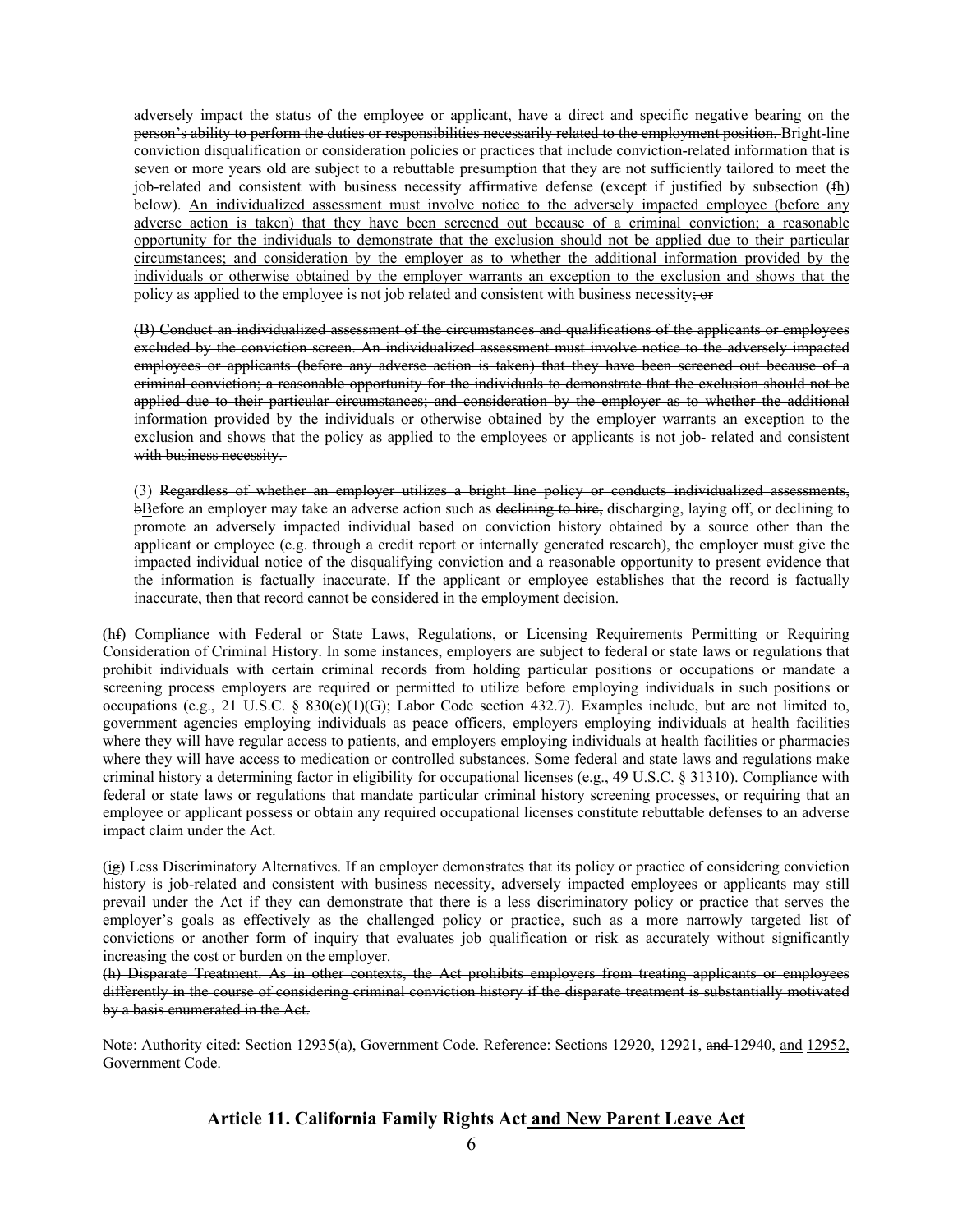#### § 11087. Definitions.

The following definitions apply only to this article. The definitions in the federal regulations that became effective March 8, 2013 interpreting the Family and Medical Leave Act of 1993 (FMLA) (29 U.S.C. § 2601 et seq.) shall also apply to this article, to the extent that they are not inconsistent with the following definitions:

(a) "Certification" means a written communication from the health care provider of the child, parent, spouse, or employee with a serious health condition to the employer of the employee requesting a family care leave to care for the employee's child, parent or spouse, or a medical leave for the employee's own serious health condition.

(1) For family care leave for the employee's child, parent, or spouse, this certification need not identify the serious health condition involved, but shall contain the information identified in Government Code section 12945.2.

(A) the date, if known, on which the serious health condition commenced,

(B) the probable duration of the condition,

(C) an estimate of the amount of time which the health care provider believes the employee needs to care for the child, parent or spouse, and

(D) a statement that the serious health condition warrants the participation of the employee to provide care during a period of treatment or supervision of the child, parent or spouse.

1. "Warrants the participation of the employee," within the meaning of Government Code section 12945.2, includes, but is not limited to, providing psychological comfort and arranging third party care for the child, parent or spouse, as well as directly providing, or participating in, the medical care.

(2) For medical leave for the employee's own serious health condition, this certification need not, but may, at the employee's option, identify the serious health condition involved. Any certification shall contain the information identified in Government Code section 12945.2, as is demonstrated in section 11097 of these regulations. For purposes of the certification "unable to perform the function of the employee's his or her position" means that an employee is unable to perform any one or more of the essential functions of the employee's his or her position. The certification shall contain:

(A) The date, if known, on which the serious health condition commenced,

(B) The probable duration of the condition, and

(C) A statement that, due to the serious health condition, the employee is unable to work at all or is unable to perform any one or more of the essential functions of his or herthe employee's position.

(b) "CFRA" means the Moore-Brown-Roberti California Family Rights Act of 1993. (California Family Rights Act, Gov. Code, §§ 12945.1-12945.2.) "CFRA leave" means family care or medical leave taken pursuant to CFRA as compared to "NPLA" which means the New Parent Leave Act, Gov. Code, § 12945.6.

(c) "Child" means a biological, adopted, or foster son or daughterchild, a stepson or stepdaughterstepchild, a legal ward, or a child of an employee who stands in loco parentis to that child, who is either under 18 years of age or an adult dependent child. An adult dependent child is an individual who is 18 years of age or older and who is incapable of selfcare because of a mental or physical disability within the meaning of Government Code section 12926(j) and (l).

(1) "In loco parentis" means in the place of a parent; instead of a parent; charged with a parent's rights, duties, and responsibilities. It does not require a biological or legal relationship.

(d) "Covered employer" means any person or individual, including successors in interest of a covered employer, engaged in any business or enterprise in California who directly employs 50 or more persons20 or more persons for purposes of the NPLA, or 50 or more persons for purposes of the CFRA, within any state of the United States, the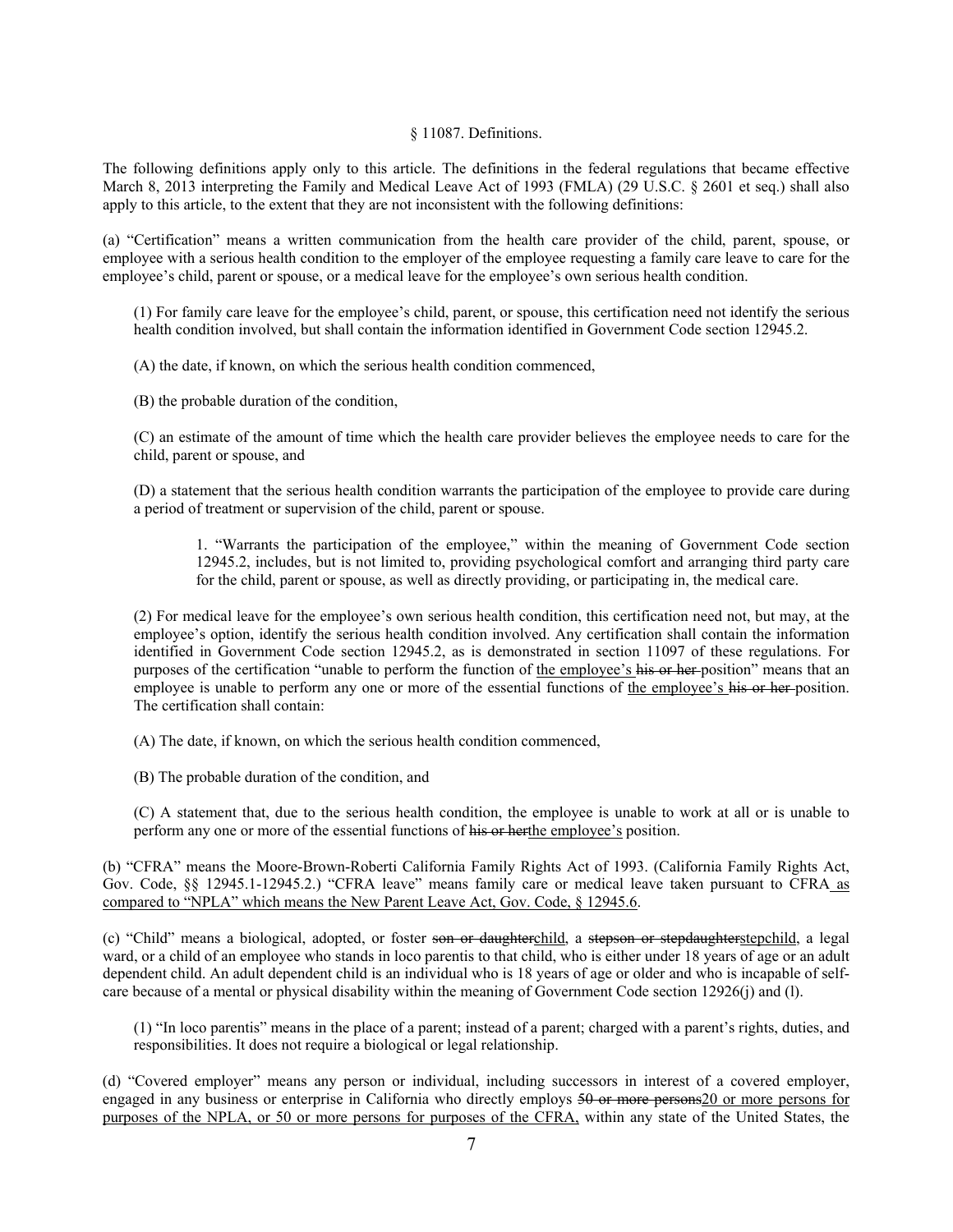District of Columbia or any territory or possession of the United States to perform services for a wage or salary. It also includes the state of California, counties, and any other political or civil subdivision of the state and cities, regardless of the number of employees. There is no requirement that the 20 employees (for purposes of the NPLA) or 50 employees (for purposes of the CFRA) work at the same location or work full-time. "Employer" as used in these regulations means "covered employer."

(1) "Directly employs" means that the employer maintains an aggregate of at least 20 (NPLA) or 50 (CFRA) part or full-time employees on its payroll(s) for each working day during each of 20 or more calendar workweeks in the current or preceding calendar year. The workweeks do not have to be consecutive. The phrase "current or preceding calendar year" refers to the calendar year in which the employee requests the leave or the calendar year preceding this request. Employees on paid or unpaid leave, including CFRA or NPLA leave, leave of absence, disciplinary suspension, or other leave, are counted.

(2) "Perform services for a wage or salary" excludes independent contractors as defined in the Labor Code, but includes persons who are compensated in whole or in part by commission.

(3) Where two or more businesses exercise some control over the work or working conditions of the employee, the businesses may be joint employers under CFRA or NPLA. Joint employers may be separate and distinct entities with separate owners, managers, and facilities. A determination of whether or not a joint employment relationship exists is not determined by the application of any single criterion, but rather the entire relationship is to be viewed in its totality based on the economic realities of the situation. Where the employee performs work which simultaneously benefits two or more employers, or works for two or more employers at different times during the workweek, a joint employment relationship generally will be considered to exist in situations such as:

(A) Where there is an arrangement between employers to share an employee's services or to interchange employees;

(B) Where one employer acts directly or indirectly in the interest of the other employer in relation to the employee; or

(C) Where the employers are not completely disassociated with respect to the employee's employment and may be deemed to share control of the employee, directly or indirectly, because one employer controls, is controlled by, or is under common control with the other employer.

(e) "Eligible employee" means a full- or part-time employee working in California who has been employed for a total of at least 12 months (52 weeks) with the employer at any time prior to the commencement of a CFRA or NPLA leave, and who has actually worked (within the meaning of the California Labor Code and Industrial Welfare Commission Wage Orders) for the employer at least 1,250 hours during the 12-month period immediately prior to the date the CFRA or NPLA leave is to commence.

(1) Once the employee meets these two eligibility criteria and takes a leave for a qualifying event, the employee does not have to requalify, in terms of the numbers of hours worked, in order to take additional leave for the same qualifying event during the employee's 12-month leave period.

(2) Employment periods prior to a break in service of seven years or more need not be counted in determining whether the employee has been employed by the employer for at least 12 months, except for a break in service caused by a military service obligation or written agreement to the contrary. Nothing in this section prevents an employer from considering employment prior to a continuous break in service of more than seven years so long as the employer does so uniformly, with respect to all employees with similar breaks in service.

(3) For an employee who takes a pregnancy disability leave, and who then wants to take CFRA or NPLA leave for reason of the birth of her the employee's child immediately after her the employee's pregnancy disability leave, the 12-month period during which she the employee must have worked 1,250 hours is that period immediately preceding her the employee's first day of pregnancy disability leave, not the first day of the subsequent CFRA or NPLA leave for reason of the birth of her the employee's child.

(4) In order to be eligible, the employee must also work for an employer who maintains on the payroll, as of the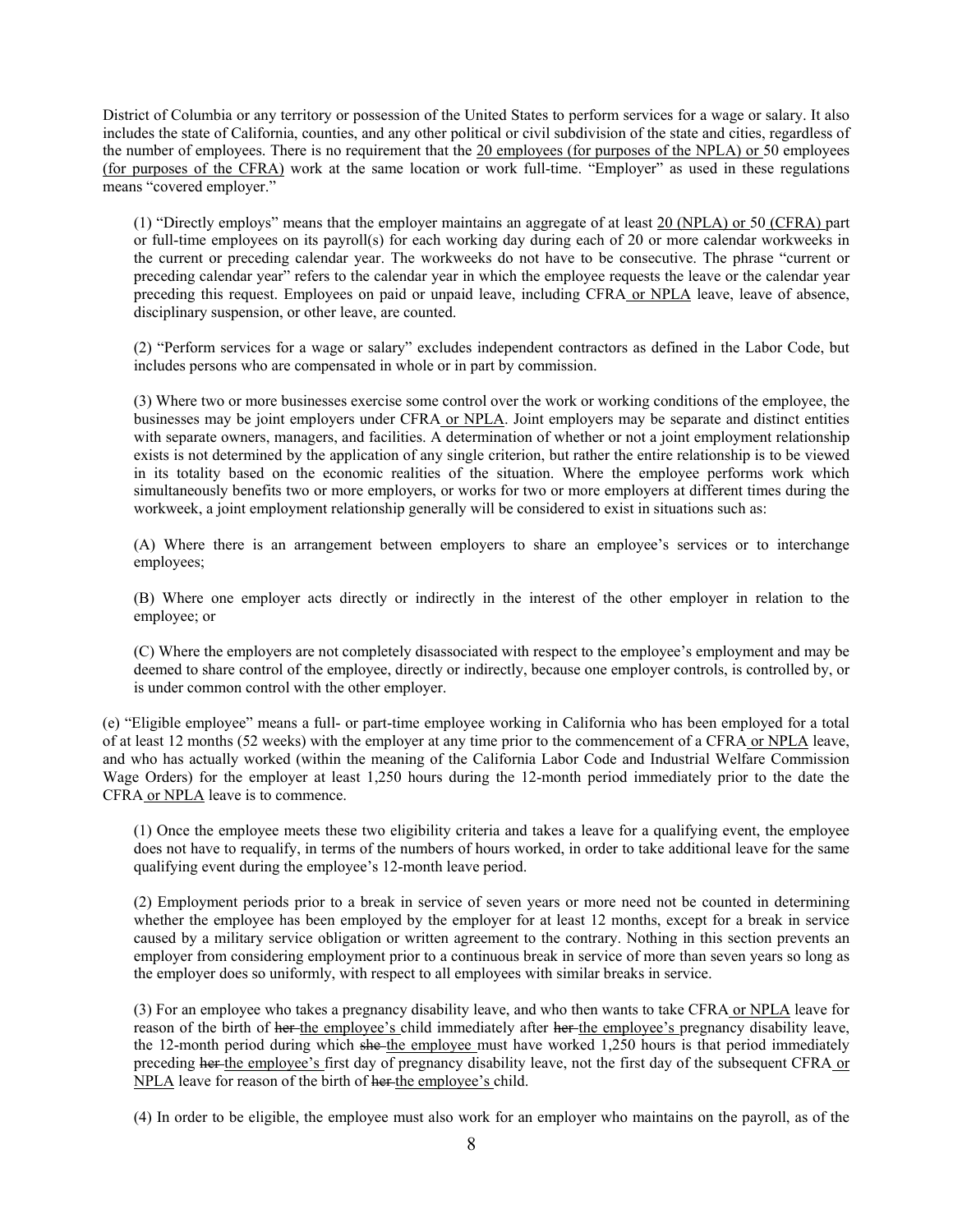date the employee gives notice of the need for leave, for purposes of the CFRA, at least 50 part- or full-time employees, or for purposes of the NPLA, 20 part- or full-time employees, within 75 miles, measured in surface miles, using surface transportation, of the worksite where the employee requesting the leave is employed. A worksite can refer to either a single location or a group of contiguous locations.

(A) For employees with no fixed worksite, the worksite is the site to which they are assigned as their home base, from which their work is assigned, or to which they report. For example, for the purpose of counting 20 (NPLA) or 50 (CFRA) employees, if a salesperson works from home in California, but reports to and receives assignments from her-the salesperson's corporate headquarters in New York, the New York headquarters, not her the salesperson's home, would constitute the worksite from which there must be 20 (NPLA) or 50 (CFRA) employees within a 75-mile radius in order for the salesperson to be eligible under the NPLA or CFRA.

(B) When an employee is jointly employed by two or more employers, the employee's worksite is the primary employer's office from which the employee is assigned or reports, unless the employee has physically worked for at least one year at a facility of a secondary employer, in which case the employee's worksite is that of the secondary employer. The employee is also counted by the secondary employer to determine CFRA or NPLA eligibility for the secondary employer's employees.

(C) Once the employee meets this eligibility criterion and gives notice of the need for a leave, the employer may not deny the leave, cut short the leave, or deny any subsequent leave taken for the same qualifying event during the employee's 12-month leave period, even if the number of employees within the relevant 75-mile radius falls below 20 employees for purposes of NPLA, or 50 employees for purposes of CFRA. In such cases, however, the employee would not be eligible for any subsequent leave requested for a different qualifying event.

(5) If an employee is not eligible for CFRA or NPLA leave at the start of a leave because the employee has not met the 12-month length of service requirement, the employee may nonetheless meet this requirement while on leave, because leave to which he/shethe employee is otherwise entitled counts toward length of service (although not for the 1,250 hour requirement). The employer should designate the portion of the leave in which the employee has met the 12-month requirement as CFRA or NPLA leave. For example, if an employee is maintained on the payroll for any part of a week, including any periods of paid or unpaid leave (sick, vacation) during which other benefits or compensation are provided by the employer (e.g. workers' compensation, group health plan benefits, etc.), the week counts as a week of employment.

(f) "Employment in the same position" means employment in, or reinstatement to, the original position the employee held prior to taking a CFRA or NPLA leave.

(g) "Employment in a comparable position" means employment in a position that is virtually identical to the employee's original position in terms of pay, benefits, and working conditions, including privileges, perquisites and status. It must involve the same or substantially similar duties and responsibilities, which must entail substantially equivalent skill, effort, responsibility, and authority. It must be performed at the same or geographically proximate worksite from where the employee was previously employed. It ordinarily means the same shift or the same or an equivalent work schedule. It has the same meaning as the term "equivalent position" in FMLA and its implementing regulations.

(h) "Family care leave" means either:

(1) Leave of up to a total of 12 workweeks in a 12-month period for reason of the birth of a child of the employee or the placement of a child with an employee in connection with the adoption or foster care of the child by the employee, and a guarantee of employment, made at the time the leave is granted, in the same or a comparable position upon termination of the leave; or

(2) Leave of up to a total of 12 workweeks in a 12-month period to care for a child, parent, or spouse of the employee who has a serious health condition, and a guarantee of employment, made at the time the leave is granted, in the same or a comparable position upon termination of the leave.

(i) "FMLA" means the federal Family and Medical Leave Act of 1993, 29 U.S.C. § 2601 et seq., and its implementing regulations, 29 C.F.R. Part 825 that became effective March 8, 2013. "FMLA leave" means family care or medical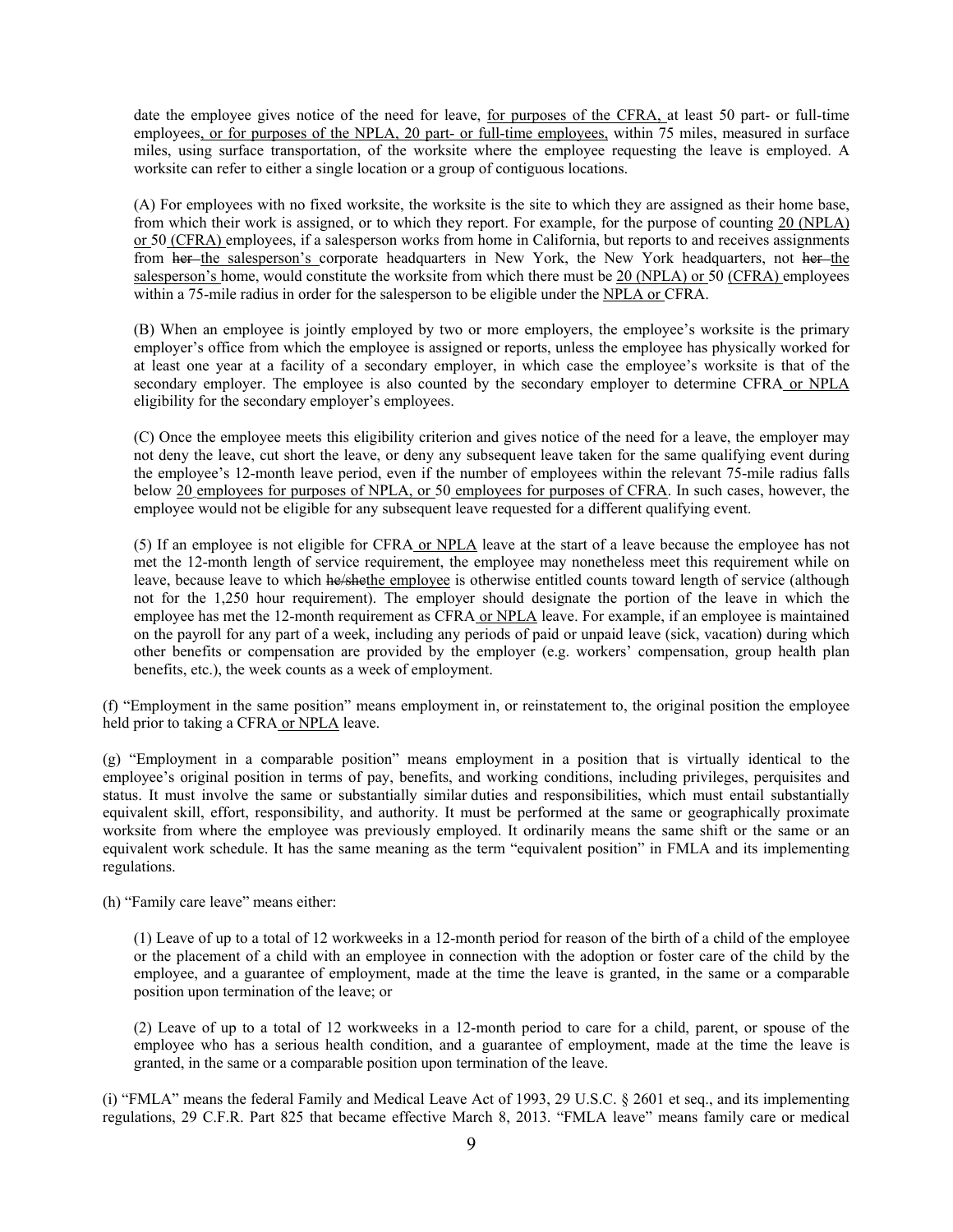leave taken pursuant to FMLA.

(j) "Health care provider" means either:

(1) an individual holding either a physician's and surgeon's certificate issued pursuant to Article 4 (commencing with section 2080) of Chapter 5 of Division 2 of the Business and Professions Code or an osteopathic physician's and surgeon's certificate issued pursuant to Article 4.5 (commencing with section 2099.5) of Chapter 5 of Division 2 of the Business and Professions Code, or any other individual duly licensed as a physician, surgeon, or osteopathic physician or surgeon in another state or jurisdiction, including another country, who directly treats or supervises the treatment of the serious health condition, or

(2) any other person who meets the definition of others "capable of providing health care services," as set forth in FMLA and its implementing regulations.

(k) "Key employee" means an employee who is paid on a salary basis and is amongst the highest paid 10 percent of the employer's employees who are employed within 75 miles of the employee's worksite at the time of the leave request, as described in Government Code section 12945.2.

(l) "Medical leave" means leave of up to a total of 12 workweeks in a 12-month period because of an employee's own serious health condition that makes the employee unable to work at all or unable to perform any one or more of the essential functions of the position of that employee. The term "essential functions" is defined in Government Code section 12926. "Medical leave" does not include leave taken for an employee's pregnancy disability, as defined in (n) below, except as specified below in section  $11093(c)(1)$ .

(m) "NPLA" means the New Parent Leave Act. (Gov. Code, § 12945.6.) "NPLA leave" means leave taken pursuant to the NPLA.

(n) "Parent" means a biological, foster, or adoptive parent, a stepparent, a legal guardian, or other person who stood in loco parentis to the employee when the employee was a child. A biological or legal relationship is not necessary for a person to have stood in loco parentis to the employee as a child. Parent does not include a parent-in-law.

(o) "Pregnancy disability leave" means a leave taken for disability on account of pregnancy, childbirth, or a related medical condition, pursuant to Government Code section 12945 and defined in section 11035(r) of the regulations.

(p) "Reason of the birth of a child," within the meaning of Government Code section 12945.2 and these regulations includes, but is not limited to, bonding with a child after birth.

(q) "Reinstatement" means the return of an employee to the position that the employee held prior to CFRA or NPLA leave, or a comparable position, and is synonymous with "restoration" within the meaning of FMLA and its implementing regulations.

(r) "Serious health condition" means an illness, injury (including, but not limited to, on-the-job injuries), impairment, or physical or mental condition of the employee or a child, parent, or spouse of the employee that involves either inpatient care or continuing treatment, including, but not limited to, treatment for substance abuse.

(1) "Inpatient care" means a stay in a hospital, hospice, or residential health care facility, any subsequent treatment in connection with such inpatient care, or any period of incapacity. A person is considered an "inpatient" when a heath care facility formally admits him or herthe person to the facility with the expectation that he or shethe person will remain at least overnight and occupy a bed, even if it later develops that such person can be discharged or transferred to another facility and does not actually remain overnight.

(2) "Incapacity" means the inability to work, attend school, or perform other regular daily activities due to a serious health condition, its treatment, or the recovery that it requires.

(3) "Continuing treatment" means ongoing medical treatment or supervision by a health care provider, as detailed in section 11097 of these regulations.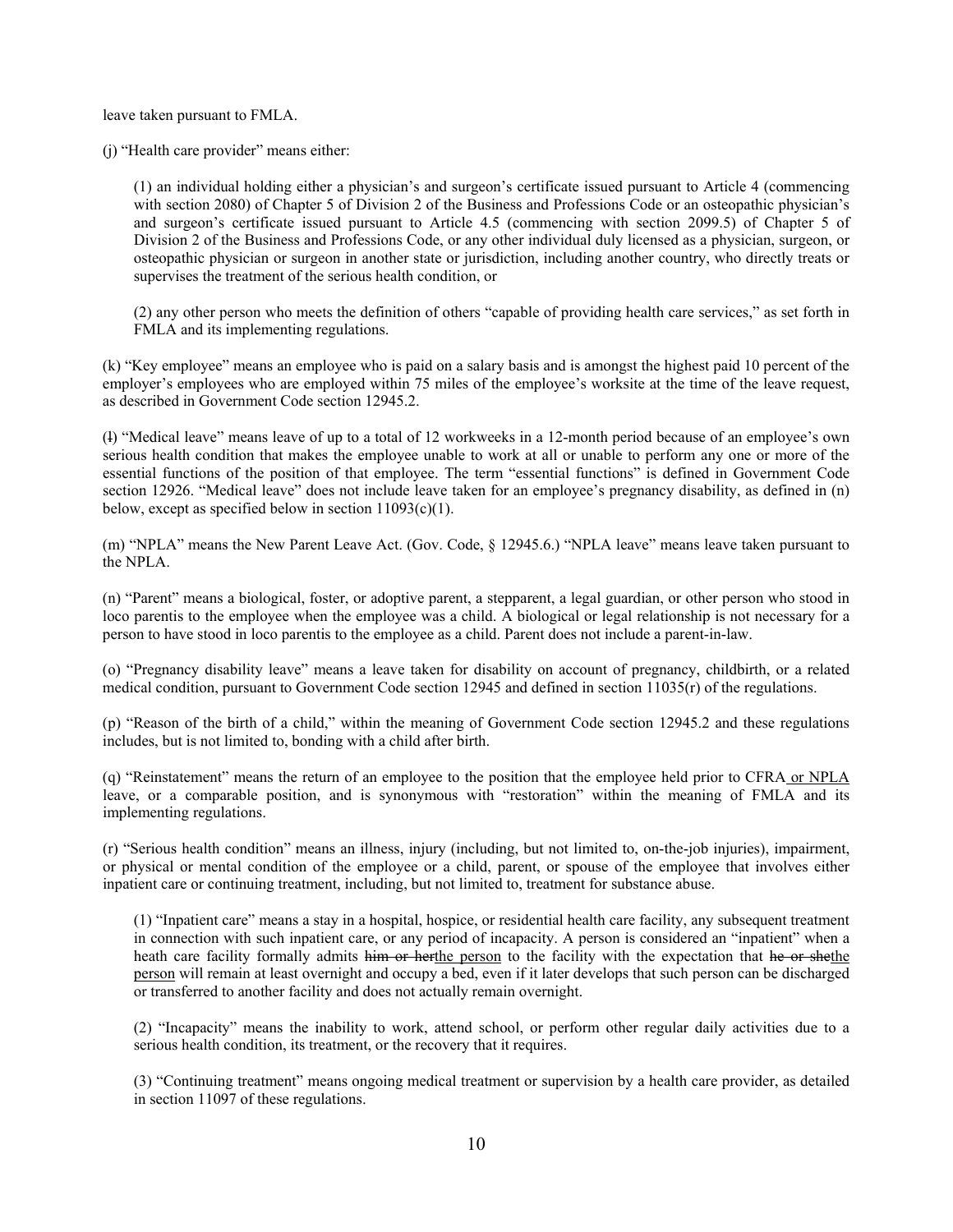(s) "Spouse" means a partner in marriage as defined in Family Code section 300 or a registered domestic partner, within the meaning of Family Code sections 297 through 297.5. As used in this article and the Family Code, "spouse" includes same-sex partners in marriage.

(t) "Twelve workweeks" means the equivalent of 12 of the employee's normally scheduled workweeks. (See also section 11090(c).)

Note: Authority cited: Section 12935(a), Government Code. Reference: Sections 12945.2 and 12945.6, Government Code; *J.E. Robinson v. FEHC* (1992) 2 Cal.4th 226 [5 Cal.Rptr.2d 782]; Family and Medical Leave Act of 1993, 29 U.S.C. § 2601, 2611-et seq.; and 29 C.F.R. § 825.

§ 11088. Right to CFRA or NPLA Leave: Denial of Leave; Reasonable Request; Permissible Limitation.

(a) It is an unlawful employment practice for a covered employer to refuse to grant, upon reasonable request, a CFRA or NPLA leave to an eligible employee, unless such refusal is justified by the permissible limitation specified below in subdivision (c).

(b) Denial of leave.

(1) Burden of proof.

Denial of a request for CFRA or NPLA leave is established if the Department or the employee shows, by a preponderance of the evidence, that the employer was a covered employer, the employee making the request was an eligible employee, the request was for a CFRA-qualifying or NPLA-qualifying purpose, the request was reasonable, and the employer denied the request for CFRA or NPLA leave.

(2) Reasonable request.

A request to take a CFRA or NPLA leave is reasonable if it complies with any applicable notice requirements, as specified in section 11091, and if it is accompanied, where required, by a certification, as that term is defined in section 11087(a).

(c) Limitation on Entitlement.

If both parents are eligible for CFRA or NPLA leave but are employed by the same employer, that employer may limit leave for the birth, adoption or foster care placement of their child to a combined total of 12 workweeks in a 12-month period between the two parents. The employer may, but is not required to, grant simultaneous leave to both of the employees. The employer may not limit their entitlement to CFRA leave for any other qualifying purpose. For example, parents employed by the same employer each may take 12 weeks of CFRA leave if needed to care for a child with a serious health condition. If the parents are unmarried, they may have different family care leave rights under FMLA.

Note: Authority cited: Section 12935(a), Government Code. Reference: Sections 12945.2 and 12945.6, Government Code; Family and Medical Leave Act of 1993, 29 U.S.C. § 2601, 2611, 2612 et seq.; and 29 C.F.R. § 825.

§ 11089. Right to Reinstatement: Guarantee of Reinstatement; Rights upon Return; Refusal to Reinstate; Permissible Defenses.

(a) Guarantee of Reinstatement.

(1) Upon granting the CFRA leave, the employer shall inform the employee of its guarantee to reinstate the employee to the same or a comparable position, subject to the defenses permitted by section 11089(d), and shall provide the guarantee in writing upon request of the employee. For purposes of the NPLA, an employer must provide a guarantee of reinstatement to the same or a comparable position that the employee held on or before the commencement of the leave.

(2) It is an unlawful employment practice for an employer, after granting a requested CFRA or NPLA leave, to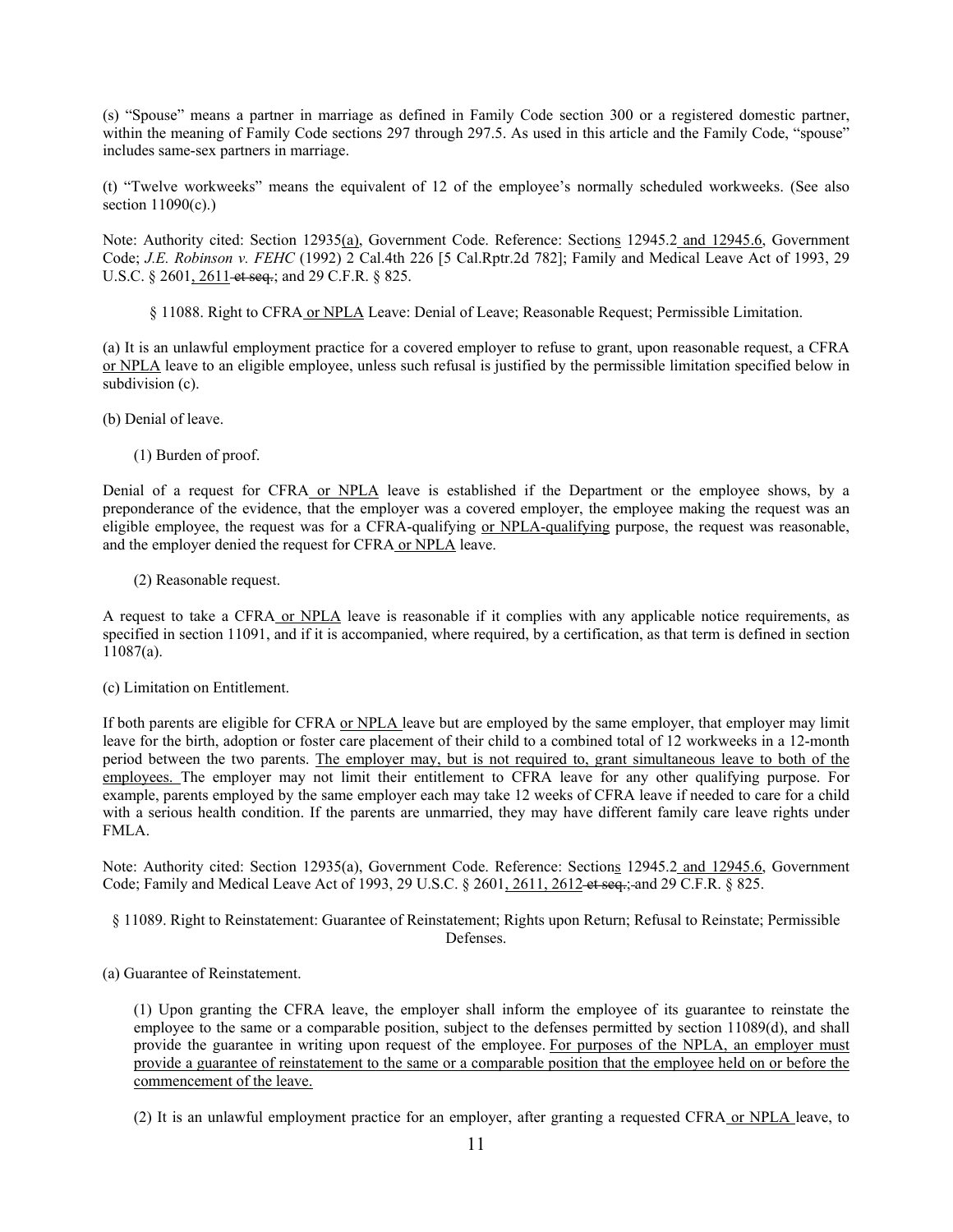refuse to reinstate the employee to the same or a comparable position at the end of the leave, unless the refusal is justified by the defenses stated in section 11089(d).

(A) An employee is entitled to reinstatement even if the employee has been replaced or the employee's his or her position has been restructured to accommodate the employee's absence.

(B) If an employee is no longer qualified for the position because of the employee's inability to attend a necessary course, renew a license, fly a minimum number of hours, or other non-qualifying reason, as a result of the leave, the employee shall be given a reasonable opportunity to fulfill those conditions upon returning to work.

(b) Rights upon Return.

The employee is entitled to the same position or to a comparable position that is equivalent (i.e., virtually identical) to the employee's former position in terms of pay, benefits, shift, schedule, geographic location, and working conditions, including privileges, perquisites, and status. The position must involve the same or substantially similar duties and responsibilities, which must entail substantially equivalent skill, effort, responsibility, and authority.

(1) Equivalent benefits include benefits resumed in the same manner and at the same levels as provided when the leave began, subject to any changes in benefit levels that may have taken place during the period of CFRA or NPLA leave affecting the entire workforce, unless otherwise elected by the employee.

(2) CFRA and NPLA dodoes not prohibit an employer from accommodating an employee's request to be restored to a different shift, schedule, position, or geographic location that better suits the employee's personal needs on return from leave, from offering a promotion to a better position, or from complying with an employer's obligation to provide reasonable accommodation under the disability provisions of the Fair Employment and Housing Act (FEHA).

- (c) Refusal to Reinstate.
	- (1) Definite Date of Reinstatement.

Where a definite date of reinstatement has been agreed upon at the beginning of the leave, a refusal to reinstate is established if the Department or employee proves, by a preponderance of the evidence, that the leave was granted by the employer and that the employer failed to reinstate the employee to the same or a comparable position by the date agreed upon.

(2) Change in Date of Reinstatement.

If the reinstatement date differs from the employer's and employee's original agreement, a refusal to reinstate is established if the Department or employee proves, by a preponderance of the evidence, that the employer failed to reinstate the employee to the same or a comparable position within two business days, where feasible, after the employee notifies the employer of his or herthe employee's readiness to return.

- (d) Permissible Defenses.
	- (1) Employment Would Have Ceased or Hours Would Have Been Reduced.

An employee has no greater right to reinstatement or to other benefits and conditions of employment than if the employee had been continuously employed during the CFRA or NPLA leave period. An employer has the burden of proving, by a preponderance of the evidence, that an employee would not otherwise have been employed on the requested reinstatement date in order to deny reinstatement. As per (a)(1) of this section, this burden shall not be satisfied if the employee has been replaced or his or herthe employee's position has been restructured to accommodate the employee's absence.

(A) If an employee is laid off during the course of taking CFRA or NPLA leave and employment is terminated, the employer's responsibility to continue CFRA or NPLA leave, maintain group health plan benefits and reinstate the employee ceases at the time the employee is laid off, provided the employer has no continuing obligations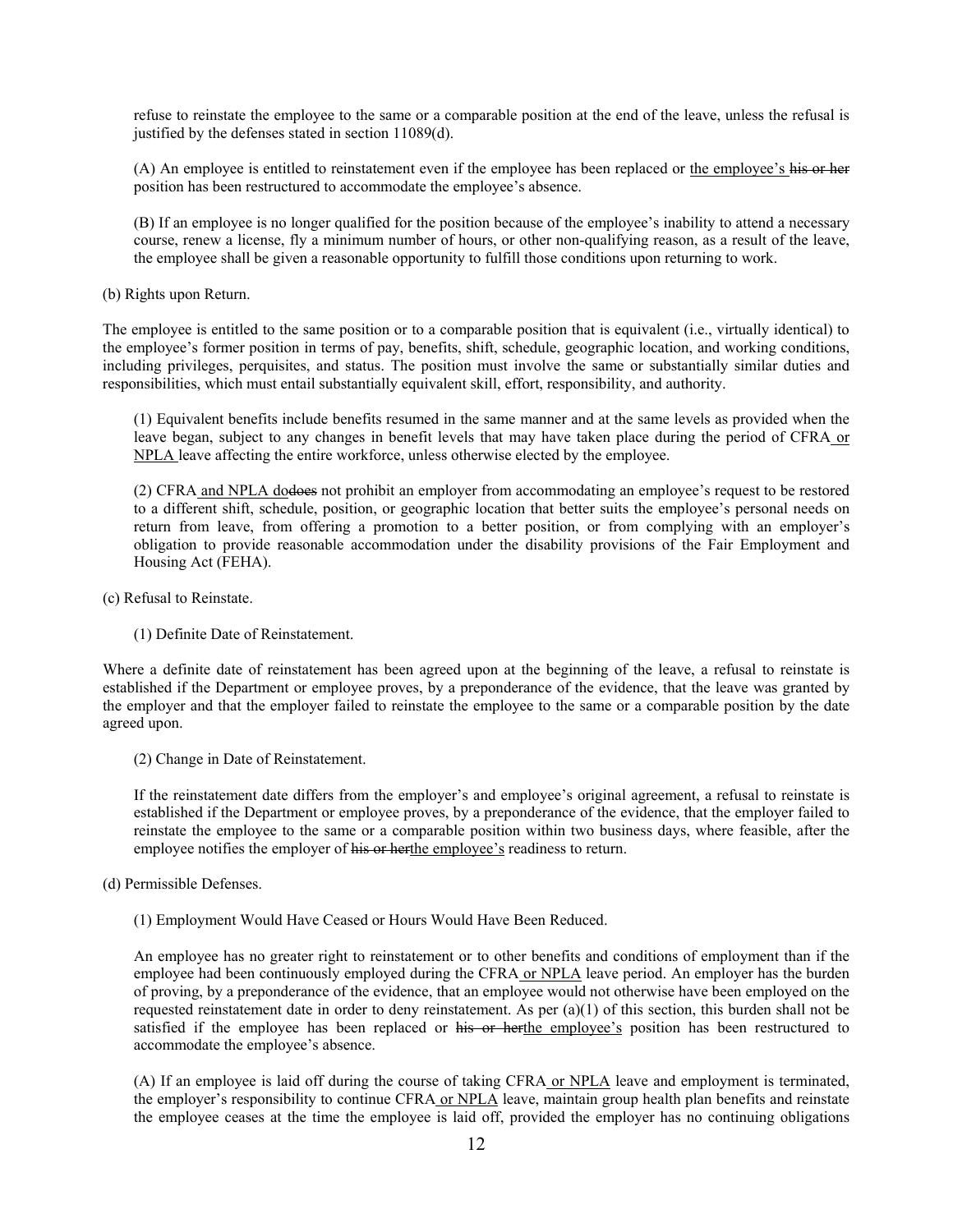under a collective bargaining agreement or otherwise.

(B) If a shift has been eliminated or overtime has been decreased, an employee would not be entitled to return to work that shift or the original overtime hours upon reinstatement.

(2) "Key Employee."

An employer may refuse to reinstate a "key employee," as defined in section  $11087(k)$  of these regulations, to his or herthe employee's same position or to a comparable position only if the employer establishes, by a preponderance of the evidence, that all of the following conditions exist:

(A) The employee requesting the CFRA or NPLA leave is a salaried employee. As used in Government Code section 12945.2 (r), "salaried employee" means an employee paid on a salary basis.

(B) The employee requesting the leave is among the highest paid 10 percent of the employer's employees who are employed within 75 miles of the worksite at which that employee is employed at the time of the leave request. Whether an employee is "among the highest paid 10 percent," pursuant to Government Code section 12945.2, is determined by comparing the year-to-date wages, within the meaning of the California Labor Code and Industrial Welfare Commission Wage Orders, of the employer's employees within 75 miles of the worksite where the requesting employee is employed at the time of the leave request, divided by the number of weeks worked (including weeks in which paid leave was taken).

(C) The refusal to reinstate the employee is necessary because the employee's reinstatement will cause substantial and grievous economic injury to the operations of the employer. A precise test cannot be set for the level of hardship or injury to the employer which must be sustained. If the reinstatement of a key employee threatens the economic viability of the firm, that would constitute substantial and grievous economic injury. A lesser injury which causes substantial, long-term economic injury would also be sufficient. Minor inconveniences and costs that the employer would experience in the normal course of doing business would certainly not constitute substantial and grievous economic injury.

(D) An employer who believes it may deny reinstatement to a key employee must inform the employee in writing at the time the employee gives notice of the need for CFRA or NPLA leave (or when CFRA or NPLA leave commences, if earlier) that the employee he or she is a key employee. At the same time, the employer must also inform the employee of the potential consequences with respect to reinstatement and maintenance of health benefits if the employer should determine that reinstatement will result in substantial and grievous economic injury to its operations. If the employer cannot give such notice immediately because of the need to determine whether the employee is a key employee, it shall give the notice as soon as practicable after the employee notifies the employer of a need for leave (or the commencement of leave, if earlier). An employer who fails to provide notice in compliance with this provision will lose its right to deny restoration even if substantial and grievous economic injury will result from reinstatement.

(E) As soon as an employer makes a good faith determination, based on the facts available, that substantial and grievous economic injury to its operations will result if it reinstates a key employee who has given notice of the need for CFRA or NPLA leave (or who is on CFRA or NPLA leave), the employer shall notify the employee in writing that it cannot deny CFRA or NPLA leave, but that it intends to deny reinstatement on completion of the leave. An employer should ordinarily be able to give such notice prior to the employee starting leave. The employer must serve the notice either in person or by certified mail. The notice must explain the basis for the employer's finding that substantial and grievous economic injury will result, and, if leave has commenced, must provide the employee a reasonable time in which to return to work, taking into account the circumstances, such as the duration of the leave and the urgency of the need for the employee to return.

(F) If an employee on leave does not return to work in response to the employer's notification of intent to deny reinstatement, the employee continues to be entitled to maintenance of health benefits coverage as provided by section 11092(c) and the employer may not recover its cost of health benefit premiums. A key employee's rights under CFRA or NPLA continue unless and until the employee either gives notice to the employer that he or shethe employee no longer wishes to return to work, or the employer actually denies reinstatement at the conclusion of the leave.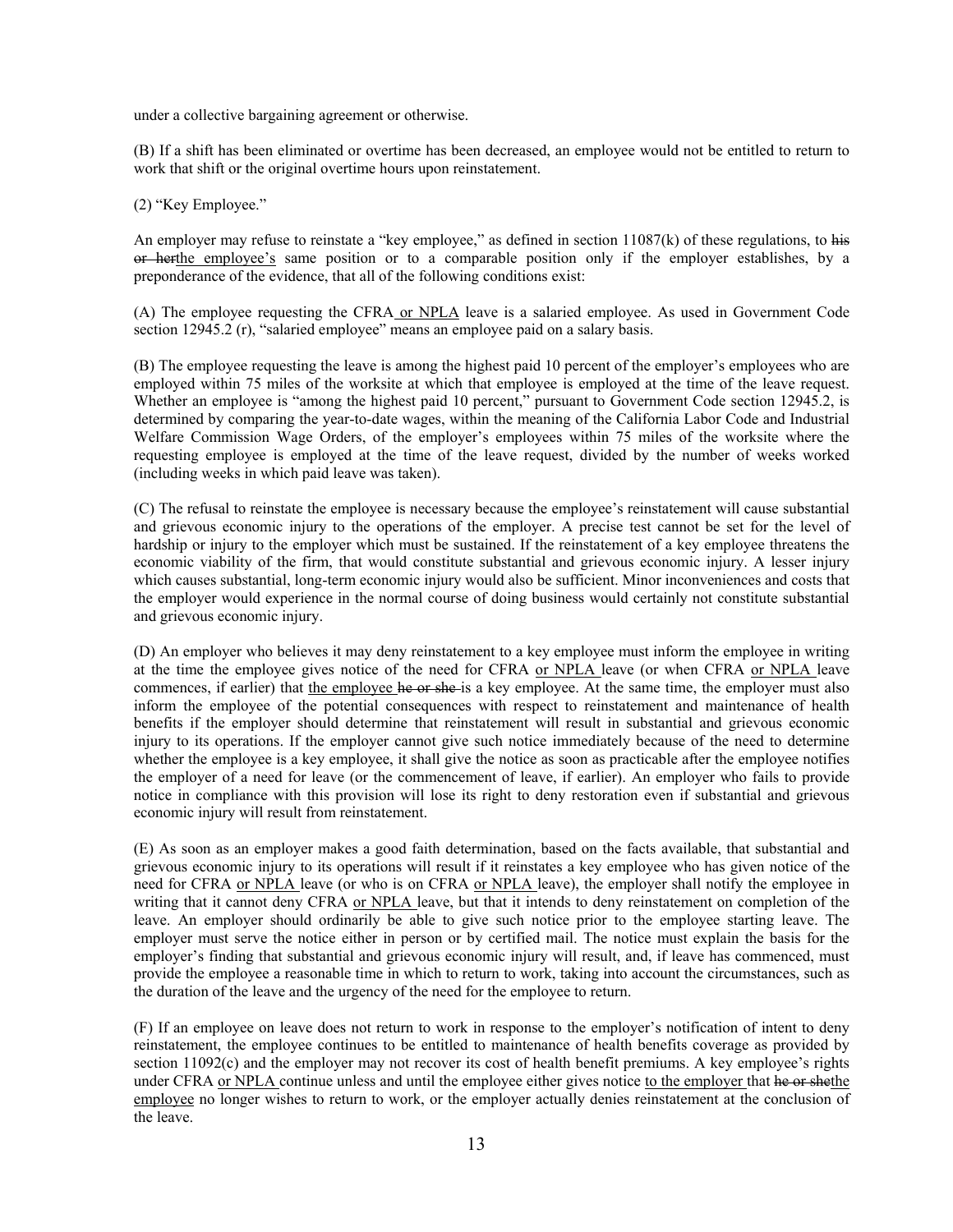(G) After an employer notifies an employee that substantial and grievous economic injury will result if the employer reinstates the employee, the employee still is entitled to request reinstatement at the end of the leave period even if he or shethe employee did not return to work in response to the employer's notice. The employer must then again determine whether reinstatement will result in substantial and grievous economic injury, based on the facts at that time. If the employer determines that substantial and grievous economic injury will result, the employer shall notify the employee in writing (in person or by certified mail) of the denial of reinstatement.

(3) Fraudulently-obtained CFRA or NPLA Leave.

An employee who fraudulently obtains or uses CFRA or NPLA leave from an employer is not protected by CFRA's or NPLA's job restoration or maintenance of health benefits provisions. An employer has the burden of proving that the employee fraudulently obtained or used CFRA or NPLA leave.

Note: Authority cited: Section 12935(a), Government Code. Reference: Sections 12945.2 and 12945.6, Government Code; Family and Medical Leave Act of 1993, 29 U.S.C. § 2601, 2611, 2612, 2614 et seq.; and 29 C.F.R. § 825.

§ 11090. Computation of Time Periods: Twelve Workweeks; Minimum Duration.

(a) CFRA or NPLA leave does not need to be taken in one continuous period of time. It cannot exceed more than 12 workweeks total for any purpose in a 12-month period.

(b) If the leave is common to both CFRA and FMLA, this 12-month period will run concurrently with the 12-month period under FMLA. An employer may choose any of the methods (the calendar year, any fixed 12-month "leave year," the 12-month period measured forward from the date any employee's first CFRA leave begins, or a "rolling" 12 month period measured backward from the date an employee uses any CFRA leave) allowed in the FMLA regulations that became effective March 8, 2013, 29 C.F.R. Part 825, section 825.200, subdivision (b), for determining the 12 month period in which the 12 weeks of CFRA leave entitlement occurs. The employer must, however, apply the chosen method consistently and uniformly to all employees in California and notify employees requesting CFRA or NPLA leave of its chosen method. If an employer fails to select one of the above methods for measuring the 12-month period, the method that provides the most beneficial outcome for the employee will be used. An employer wishing to change to another method is required to give at least 60 days' notice to all employees, and the transition must take place in such a way that the employees retain the full benefit of 12 weeks of leave under whichever method affords the greatest benefit to the employee. Under no circumstance may a new method be implemented in order to avoid the Act's leave requirements.

(c) "Twelve workweeks" as that term is defined in section 11087(s), means the equivalent of 12 of the employee's normally scheduled workweeks. For eligible employees who work more or less than five days a week, or who work on alternative work schedules, the number of working days that constitutes 12 workweeks is calculated on a pro rata or proportional basis. If an employee's schedule varies from week to week to such an extent that an employer is unable to determine with any certainty how many hours the employee would otherwise have worked (but for the taking of CFRA or NPLA leave), a weekly average of the hours scheduled over the 12 months prior to the beginning of the leave period (including any hours for which the employee took leave of any type) shall be used for calculating the employee's leave entitlement.

(1) For example, for a full-time employee who works five eight-hour days per week, 12 workweeks means 60 working and/or paid eight-hour days of leave entitlement. For an employee who works half time, 12 workweeks may mean 30 eight-hour days or 60 four-hour days, or 12 workweeks of whatever is the employee's normal halftime work schedule. For an employee who normally works six eight-hour days, 12 workweeks means 72 working and/or paid eight-hour days of leave entitlement.

(2) If an employee takes leave on an intermittent or reduced work schedule, only the amount of leave actually taken may be counted toward the 12 weeks of leave to which the employee is entitled. For example, if an employee needs physical therapy that requires an absence from work of two hours a week, only those two hours may be charged against the employee's CFRA leave entitlement. If an employee needs leave intermittently or on a reduced leave schedule for planned medical treatment, then the employee must make a reasonable effort to schedule the treatment so as not to disrupt unduly the employer's operations.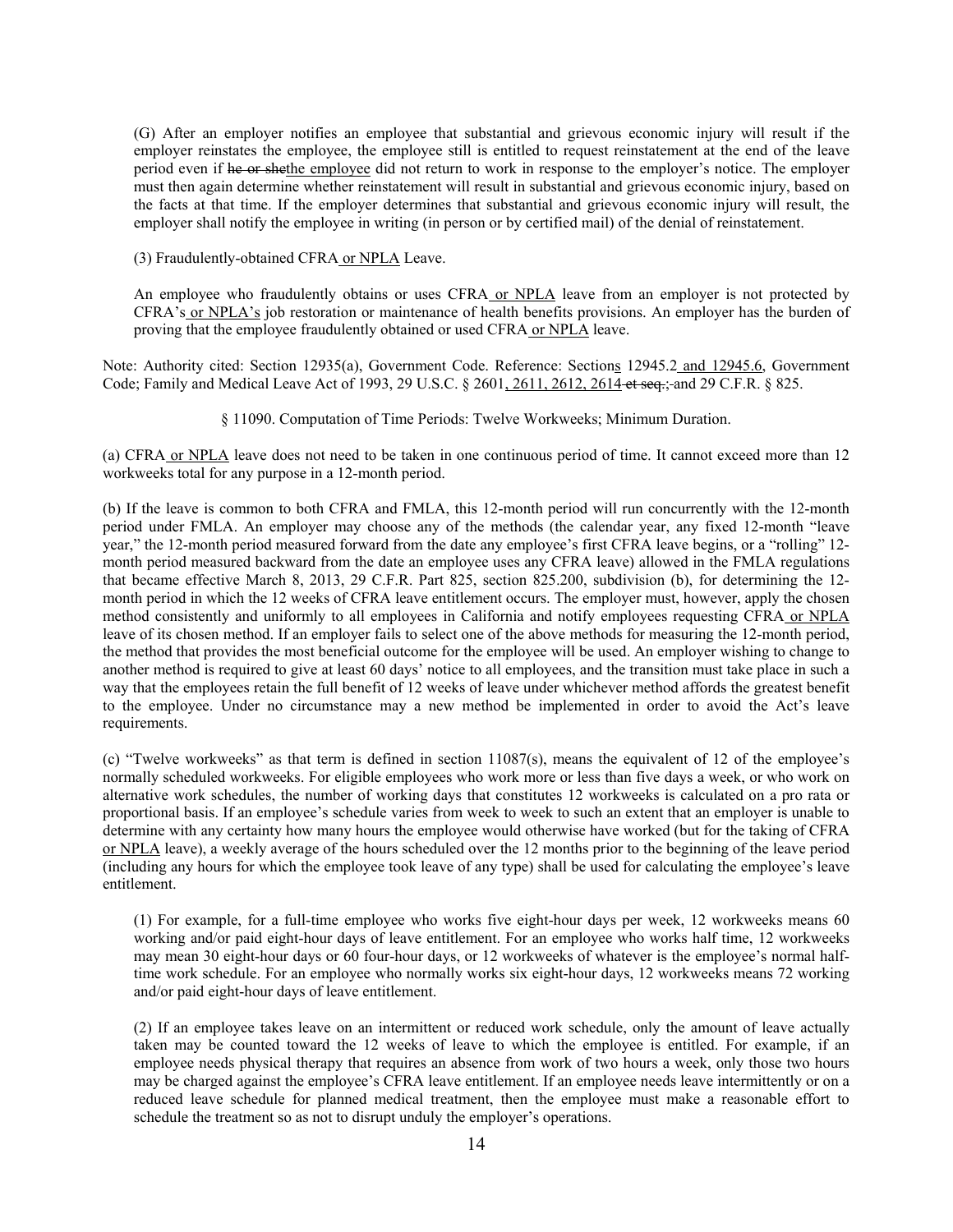(3) If a holiday falls within a week taken as CFRA or NPLA leave, the week is nevertheless counted as a week of CFRA or NPLA leave. If, however, the employer's business activity has temporarily ceased for some reason and employees generally are not expected to report for work for one or more weeks, (e.g., a school closing for two weeks for the Christmas/New Year holiday or summer vacation or an employer closing the plant for retooling), the days the employer's activities have ceased do not count against the employee's CFRA or NPLA entitlement. Similarly, if an employee uses CFRA or NPLA leave in increments of less than one week, the fact that a holiday may occur within a week in which an employee partially takes leave does not count against the employee's CFRA or NPLA entitlement unless the employee was otherwise scheduled and expected to work during the holiday.

(4) If an employee normally would be required to work overtime, but is unable to do so because of a CFRAqualifying or NPLA-qualifying reason that limits the employee's ability to work overtime, the hours that the employee would have been required to work may be counted against the employee's CFRA or NPLA entitlement. In such a case, the employee is using intermittent or reduced schedule leave. For example, if an employee normally would be required to work 48 hours in a particular week, but due to a serious health condition the employee works 40 hours that week, the employee would utilize eight hours of CFRA-protected leave out of the 48-hour workweek. Voluntary overtime hours that an employee does not work due to a serious health condition shall not be counted against the employee's CFRA leave entitlement.

(5) If an employer has made a permanent or long-term change in the employee's schedule (for reasons other than CFRA or NPLA, and prior to the employee notice of need for CFRA or NPLA leave), the hours worked under the new schedule are to be used for making this calculation.

(d) Minimum duration for CFRA or NPLA leaves taken intermittently or on a reduced leave schedule for the birth, adoption, or foster care placement of a child: CFRA or NPLA leave taken for reason of the birth, adoption, or foster care placement of a child of the employee does not have to be taken in one continuous period of time. Any leave(s) taken shall be concluded within one year of the birth or placement of the child with the employee in connection with the adoption or foster care of the child by the employee. The basic minimum duration of the leave shall be two weeks. However, an employer shall grant a request for a CFRA or NPLA leave of less than two weeks' duration on any two occasions and may grant requests for additional occasions of leave lasting less than two weeks.

(e) Minimum duration for CFRA leaves taken intermittently or on a reduced leave schedule for the serious health condition of a parent, child, or spouse or for the serious health condition of the employee: Where CFRA leave is taken for a serious health condition of the employee's child, parent, or spouse or of the employee, leave may be taken intermittently or on a reduced work schedule when medically necessary, as determined by the health care provider of the person with the serious health condition. However, intermittent or reduced work schedule leave may be taken for absences where the employee or family member is incapacitated or unable to perform the essential functions of the position because of a chronic serious health condition, even if he or shethe employee does not receive treatment by a health care provider. An employer must limit leave increments to the shortest period of time that the employer's payroll system uses to account for absences or use of leave provided it is not greater than one hour.

(1) If an employee needs intermittent leave or leave on a reduced work schedule that is foreseeable based on planned medical treatment for the employee or a family member, or if the employer agrees to permit intermittent or reduced schedule leave for the birth of a child or for placement of a child for adoption or foster care, the employer may require the employee to transfer temporarily to an available alternative position. This alternative position must have the equivalent rate of pay and benefits, the employee must be qualified for the position, and it must better accommodate recurring periods of leave than the employee's regular job. It need not have equivalent duties, although an employer may not transfer the employee to an alternative position to discourage the employee from taking leave or to otherwise work a hardship on the employee. Transfer to an alternative position may include altering an existing job to accommodate better the employee's need for intermittent leave or a reduced work schedule and must comply with any applicable collective bargaining agreement or employer leave policy, the FEHA, and any other applicable state or federal law.

(2) CFRA leave, including intermittent leave and/or reduced work schedules, is available to instructional employees of educational establishments and institutions under the same conditions as apply to all other eligible employees.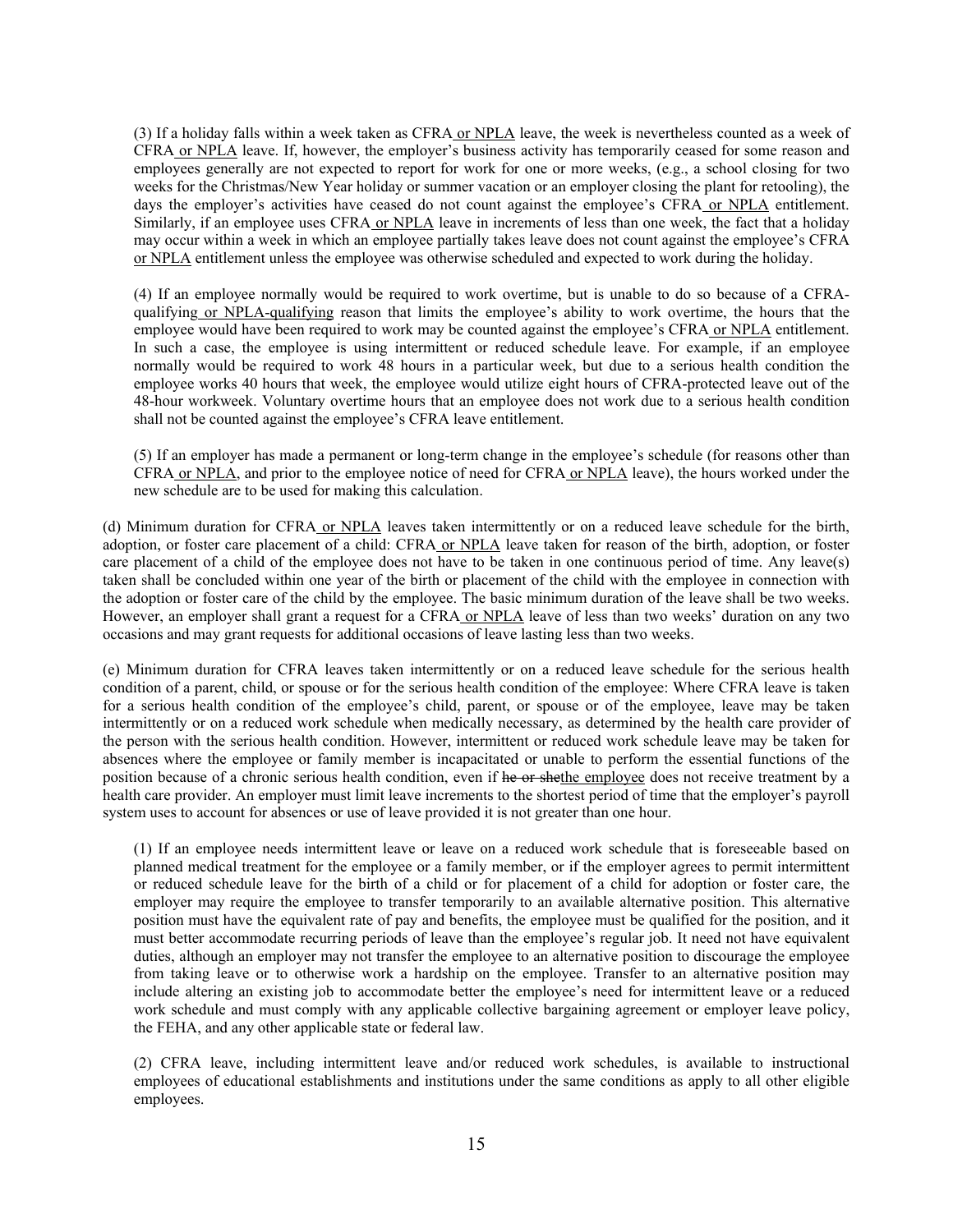(3) Where it is physically impossible for an employee using intermittent leave or working a reduced leave schedule to commence or end work mid-way through a shift, such as where a flight attendant or a railroad conductor is scheduled to work aboard an airplane or train, or a laboratory employee is unable to enter or leave a sealed "clean room" during a certain period of time, the entire period that the employee is forced to be absent is designated as CFRA leave and counts against the employee's CFRA entitlement. However, an employee shall be permitted to return to work if he or shethe employee is able to perform other aspects of the work that are not physically impossible, such as administrative duties, and thereby shorten the time designated as CFRA leave.

(4) Employers may reduce exempt employees' pay for CFRA intermittent leave or a reduced work schedule, provided the reduction is not inconsistent with any applicable collective bargaining agreement or employer leave policy, the FEHA, and any other applicable state or federal law.

Note: Authority cited: Section 12935(a), Government Code. Reference: Sections 12945.2 and 12945.6, Government Code; DLSE Opinion Letter 03.12.2002; DLSE Opinion Letter 04.08.2002; Stats. 1993, ch. 827 (AB 1460), § 2; Family and Medical Leave Act of 1993, 29 U.S.C. § 2601, 2611, 2612-et seq.; and 29 C.F.R. § 825.

§ 11091. Requests for CFRA or NPLA Leave: Advance Notice; Certification; Employer Response.

(a) Advance Notice.

#### (1) Verbal Notice.

Unless an employer waives its employees' notice obligations described herein, an employee shall provide at least verbal notice sufficient to make the employer aware that the employee needs CFRA or NPLA leave, and the anticipated timing and duration of the leave. The employee need not expressly assert rights under CFRA, or FMLA, or NPLA or even mention CFRA,  $\Theta$  FMLA, or NPLA to meet the notice requirement; however, the employee must state the reason the leave is needed, such as, for example, the expected birth of a child or for medical treatment. The mere mention of "vacation," other paid time off, or resignation does not render the notice insufficient, provided the underlying reason for the request is CFRA-qualifying or NPLA-qualifying, and the employee communicates that reason to the employer. The employer should inquire further of the employee if necessary to determine whether the employee is requesting CFRA leave or NPLA leave and to obtain necessary information concerning the leave (i.e., commencement date, expected duration, and other permissible information). An employee has an obligation to respond to an employer's questions designed to determine whether an absence is potentially CFRA-qualifying or NPLA-qualifying. Failure to respond to permissible employer inquiries regarding the leave request may result in denial of CFRA or NPLA protection if the employer is unable to determine whether the leave is CFRA-qualifying or NPLA-qualifying.

(A) Under all circumstances, it is the employer's responsibility to designate leave, paid or unpaid, as CFRA, or CFRA/FMLA, or NPLA qualifying, based on information provided by the employee or the employee's spokesperson, and to give notice of the designation to the employee.

(B) Employers may not retroactively designate leave as CFRA leave or NPLA leave after the employee has returned to work, except with appropriate notice to the employee and where the employer's failure to timely designate does not cause harm or injury to the employee.

(2) 30 Days' Advance Notice.

An employer may require that employees provide at least 30 days' advance notice before CFRA leave or NPLA leave is to begin if the need for the leave is foreseeable based on an expected birth, placement for adoption or foster care, or planned medical treatment for a serious health condition of the employee or a family member. The employee shall consult with the employer and make a reasonable effort to schedule any planned medical treatment or supervision so as to minimize disruption to the operations of the employer. Any such scheduling, however, shall be subject to the approval of the health care provider of the employee or the employee's child, parent or spouse.

(3) When 30 Days Not Practicable.

If 30 days' notice is not practicable, such as because of a lack of knowledge of approximately when leave will be required to begin, a change in circumstances, or a medical emergency, notice must be given as soon as practicable.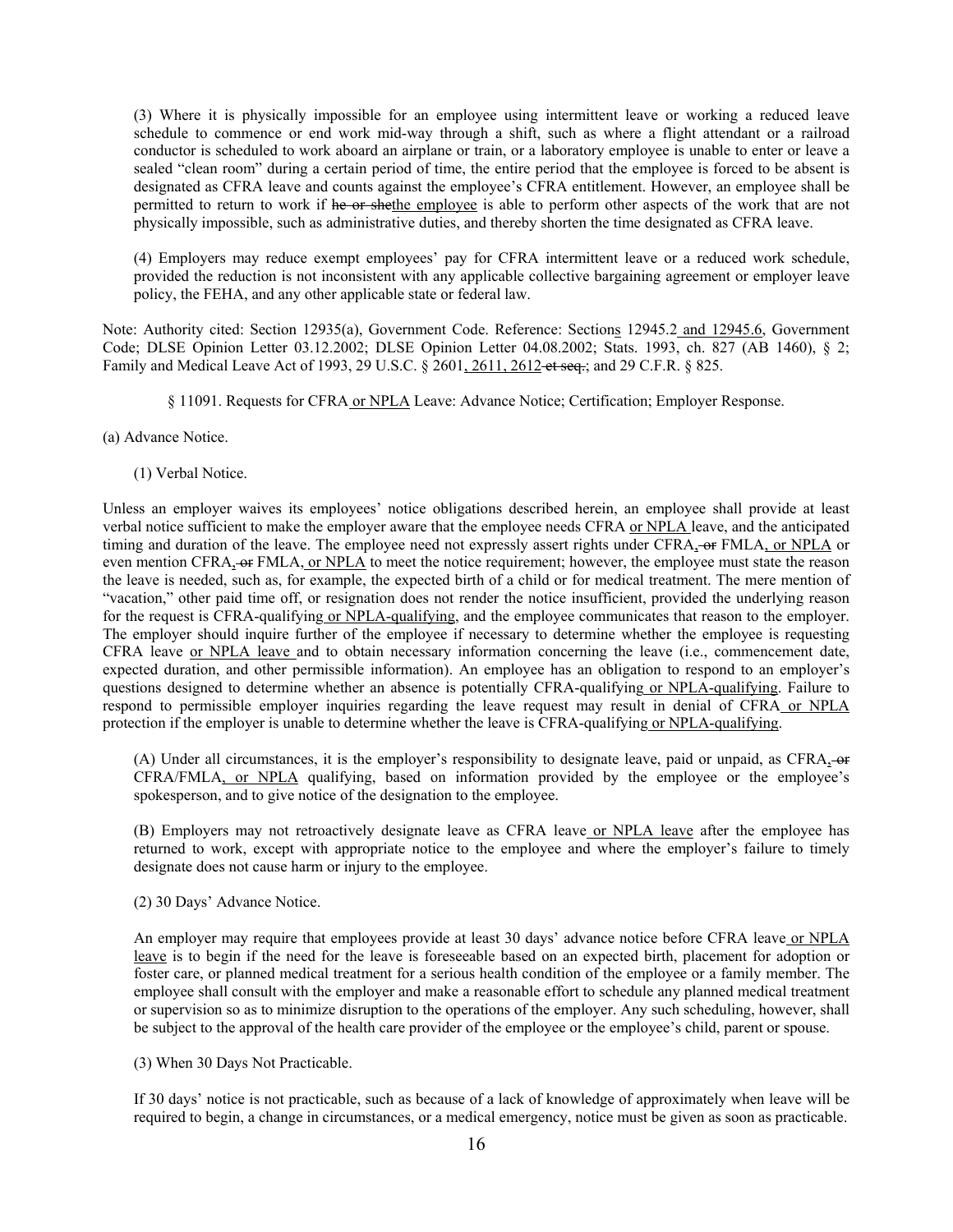(4) Prohibition against Denial of Leave in Emergency or Unforeseeable Circumstances.

An employer shall not deny a CFRA or NPLA leave, the need for which is an emergency or is otherwise unforeseeable, on the basis that the employee did not provide advance notice of the need for the leave, so long as the employee provided notice to the employer as soon as practicable.

(5) Employer Obligation to Inform Employees of Notice Requirement.

An employer shall give its employees reasonable advance notice of any notice requirements that it adopts. The employer may incorporate its notice requirements in the general notice requirements in section 11095 and such incorporation shall constitute reasonable advance notice. Failure of the employer to give or post such notice shall preclude the employer from taking any adverse action against the employee, including denying CFRA leave or NPLA leave, for failing to furnish the employer with advance notice of a need to take CFRA leave or NPLA leave.

(6) Employer Response to Leave Request.

The employer shall respond to the leave request as soon as practicable and in any event no later than five business days after receiving the employee's request. The employer shall attempt to respond to the leave request before the date the leave is due to begin. Once given, approval shall be deemed retroactive to the date of the first day of the leave.

(b) Medical Certification.

(1) Serious Health Condition of Child, Parent, or Spouse.

As a condition of granting a leave for the serious health condition of the employee's child, parent or spouse, the employer may require certification of the serious health condition, as defined in section 11087(a)(1). If the certification satisfies the requirements of section 11087(a)(1), the employer must accept it as sufficient. Upon expiration of the time period the health care provider originally estimated the employee needed to take care of the employee's child, parent or spouse, the employer may require the employee to obtain recertification, but only if additional leave is requested. The employer may not contact a health care provider for any reason other than to authenticate a medical certification.

(2) Serious Health Condition of Employee.

As a condition of granting a leave for the serious health condition of the employee, the employer may require certification of the serious health condition, as defined in section  $11087(a)(2)$ . Upon expiration of the time period the health care provider originally estimated the employee needed for his/herthe employee's own serious health condition, the employer may require the employee to obtain recertification, but only if additional leave is requested. The employer may not contact a health care provider for any reason other than to authenticate a medical certification.

(A) If the employer has a good faith, objective reason to doubt the validity of the certification the employee provides for his/herthe employee's own serious health condition, the employer may require, at the employer's own expense, the employee to obtain the opinion of a second health care provider, designated or approved by the employer, concerning any information in the certification. The health care provider designated or approved by the employer shall not be employed on a regular basis by the employer.

1. The employer may not ask the employee to provide additional information (e.g. symptoms, diagnosis, etc.) in the medical certification beyond that allowed by these regulations.

2. The employer is responsible for complying with all applicable law regarding the confidentiality of any medical information received.

(B) In any case in which the second opinion described in (b)(2)(A) differs from the opinion in the original certification, the employer may require, at the employer's expense, that the employee obtain the opinion of a third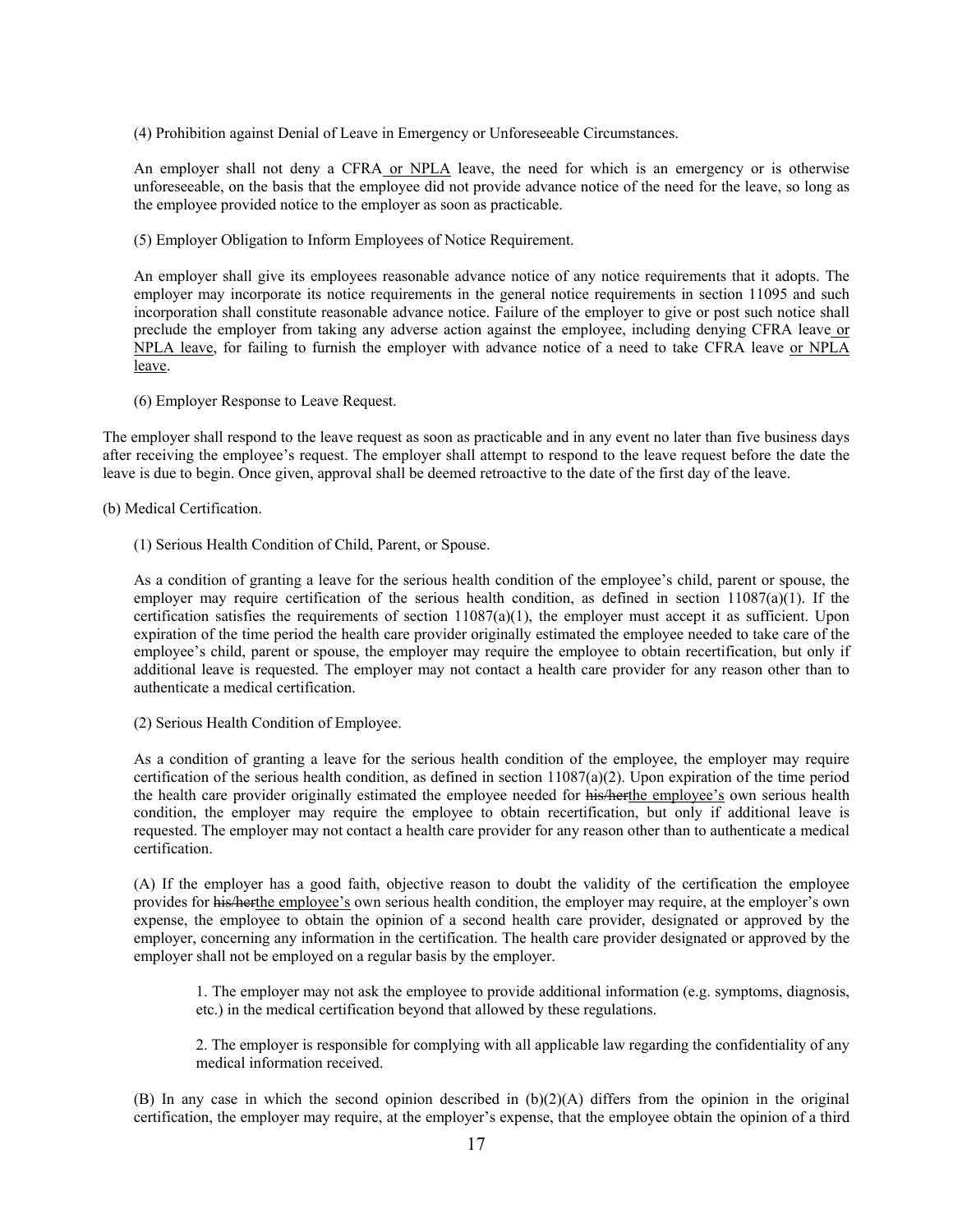health care provider, designated or approved jointly by both the employer and the employee, concerning any information in the certification.

(C) The opinion of the third health care provider concerning the information in the certification shall be considered to be final and shall be binding on the employer and the employee.

(D) The employer is required to provide the employee with a copy of the second and third medical opinions, where applicable, without cost, upon the request of the employee.

(E) As a condition of an employee's return from medical leave, the employer may require the employee to obtain a release to return-to-work from his/herthe employee's health care provider stating that he/shethe employee is able to resume work, but only if the employer has a uniformly applied practice or policy of requiring such releases from other employees returning to work after illness, injury or disability and there is no collective bargaining agreement forbidding the practice. An employer is not entitled to a release to return-to-work for each absence taken on an intermittent or reduced leave schedule. However, an employer is entitled to a release to return-to-work for such absences up to once every 30 days if reasonable safety concerns exist regarding the employee's ability to perform his or herthe employee's duties.

(F) An employer may not require an employee to undergo a fitness-for-duty examination as a condition of an employee's return. After an employee returns from CFRA leave, any fitness-for-duty examination must be jobrelated and consistent with business necessity, in accordance with section 11071 of these regulations.

(3) Providing Certification.

The employer may require that the employee provide any certification within no less than 15 calendar days of the employer's request for such certification, unless it is not practicable for the employee to do so despite the employee's good faith efforts. This means that, in some cases, the leave may begin before the employer receives the certification. Absent extenuating circumstances (e.g., unavailability of healthcare provider), if the employee fails to timely return the certification, the employer may deny CFRA protections for the leave following the expiration of the 15-day time period until a sufficient certification is provided. The same rules apply to recertification. If the employee never produces the certification or recertification, the leave is not CFRA leave. At the time the employer requests certification, the employer also must advise the employee of the anticipated consequences of his or herthe employee's failure to provide adequate certification.

Note: Authority cited: Section 12935, Government Code. Reference: Sections 12945.2 and 12945.6, Government Code; *White v. County of Los Angeles* (2014) 225 Cal.App.4th 690; Family and Medical Leave Act of 1993, 29 U.S.C. § 2601, 2611, 2612, 2614 et seq.; and 29 C.F.R. § 825.

§ 11092. Terms of CFRA Leave or NPLA Leave.

(a) The following rules apply to the permissible terms of a CFRA leave or NPLA leave, to the extent that they are consistent with the requirements of the Employee Retirement Income Security Act (ERISA). Nothing in these regulations infringes on the employer's obligations, if any, under the Consolidated Omnibus Budget Reconciliation Act of 1985 (COBRA) or prohibits an employer from granting CFRA leave or NPLA leave on terms more favorable to the employee than those listed below.

(b) Paid Leave.

An employer is not required to pay an employee during a CFRA leave or NPLA leave except:

(1) An employee may elect to use or an employer may require an employee to use any accrued vacation time or other paid accrued time off (including undifferentiated paid time off (PTO)), that the employee is eligible to take during the otherwise unpaid portion of the CFRA leave. An employee may also elect to use, or an employer may require an employee to use, any accrued sick leave that the employee is eligible to take during the otherwise unpaid portion of a CFRA leave if the CFRA leave is for the employee's own serious health condition or any other reason if mutually agreed between the employer and the employee. If an employee is receiving a partial wage replacement benefit during the CFRA leave or NPLA leave, the employer and employee may agree to have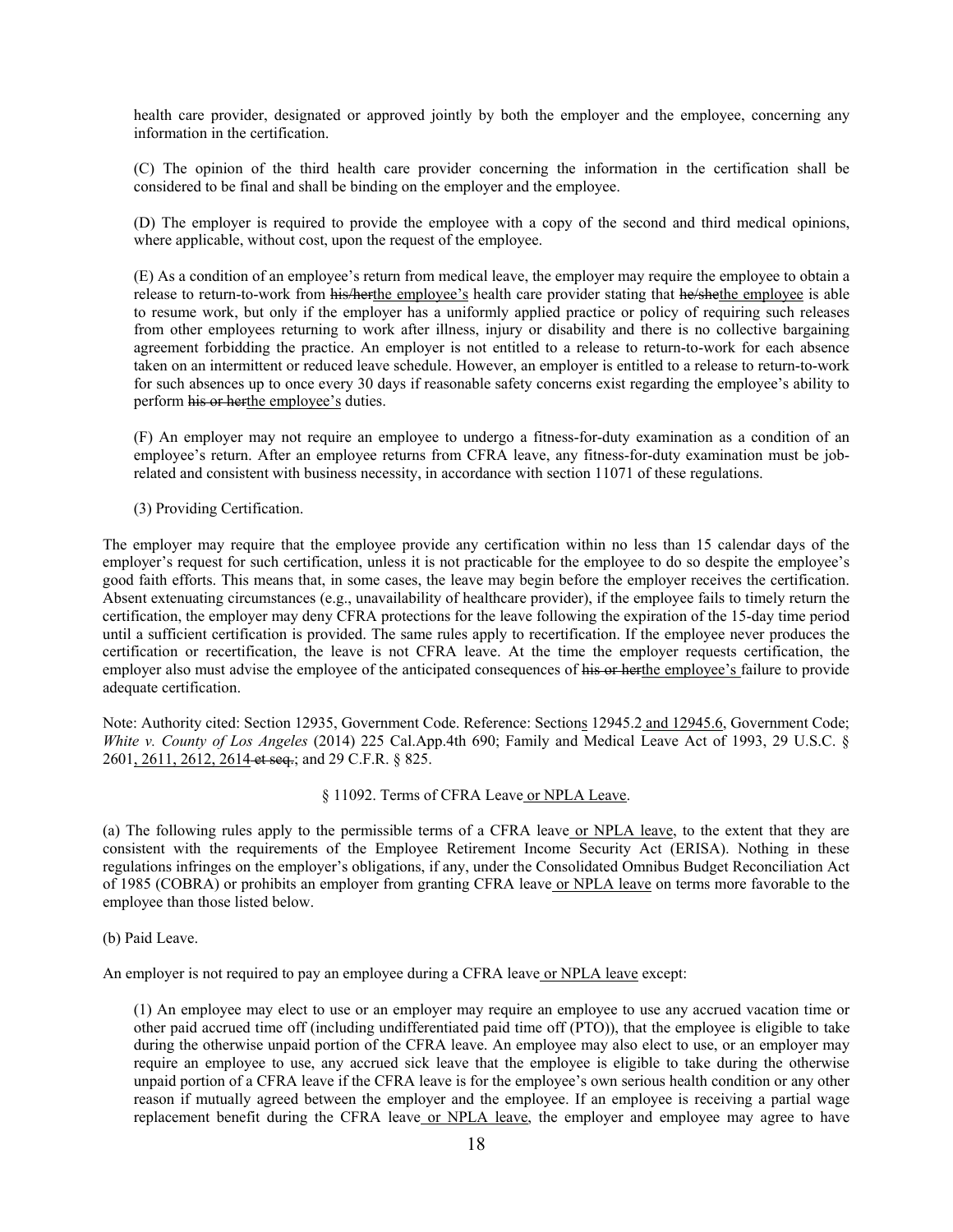employer-provided paid leave, such as vacation, paid time off, or sick time supplement the partial wage replacement benefit, unless otherwise prohibited by law.

(2) For leave for an employee's own serious health condition, the employee may also substitute leave taken pursuant to a short- or long-term disability leave plan, as determined by the terms and conditions of the employer's leave policy, during the otherwise unpaid portion of the CFRA leave. This paid disability leave runs concurrently with CFRA leave, and may continue longer than the CFRA leave if permitted by the disability leave plan. An employee receiving any form of disability payments is not on "unpaid leave" and, therefore, an employer may not require the employee to use paid time off, sick leave, or accrued vacation.

(3) An employee receiving Paid Family Leave to care for the serious health condition of a family member or to bond with a new child is not on "unpaid leave," and, therefore, an employer may not require the employee to use paid time off, sick leave, or accrued vacation.

(4) Only if the employee requests leave for what would be a CFRA-qualifying event may an employer require the employee to use any accrued vacation time or other paid accrued time off (including PTO) that the employee is eligible to take during the otherwise unpaid portion of the CFRA leave. If an employee uses paid leave under circumstances that do not qualify as CFRA leave, the leave will not count against the employee's CFRA leave entitlement.

(A) If an employee requests to utilize accrued vacation time or other paid accrued time off without reference to a CFRA-qualifying or NPLA-qualifying purpose, an employer may not ask whether the employee is taking the time off for a CFRA-qualifying or NPLA-qualifying purpose.

1. If the employer denies the employee's request and the employee then provides information that the requested time off is or may be for a CFRA-qualifying or NPLA-qualifying purpose, the employer may inquire further into the reasons for the absence. If the absence is CFRA-qualifying or NPLA-qualifying, then the applicable rules in section  $11092(b)(1)$  and (2), above, apply.

(5) An employer and employee may negotiate for the employee's use of any additional paid or unpaid time off instead of using CFRA leave or NPLA leave provided by this section.

(c) Provision of Health Benefits.

If the employer provides health benefits under any group health plan, the employer has an obligation to continue providing such benefits during an employee's CFRA leave, FMLA leave, or bothNPLA leave. The following rules apply:

(1) The employer shall maintain and pay for an employee's health coverage at the same level and under the same conditions as coverage would have been provided if the employee had not taken CFRA leave or NPLA leave.

(2) The employer's obligation commences on the date leave first begins under CFRA or NPLA for the duration of the leave, up to a maximum of 12 workweeks in a 12-month period. As section 11044(c) of the Council's pregnancy disability leave regulations state, "The time that an employer maintains and pays for group health coverage during pregnancy disability leave shall not be used to meet an employer's obligation to pay for 12 weeks of group health coverage during leave taken under CFRA. This shall be true even where an employer designates pregnancy disability leave as family and medical leave under FMLA. The entitlements to employer-paid group health coverage during pregnancy disability leave and during CFRA are two separate and distinct entitlements."

(3) A "group health plan" is as defined in section 5000(b)(1) of the Internal Revenue Code of 1986. If the employer's group health plan includes dental care, eye care, mental health counseling, or other types of coverage, or if it includes coverage for an employee's dependents as well as for the employee, the employer shall also continue this coverage.

(4) Although the employer's obligation to continue group health benefits under either FMLA and CFRA, or bothNPLA, does not exceed 12 workweeks in a 12-month period, nothing shall preclude the employer from maintaining and paying for health care coverage for longer than 12 workweeks.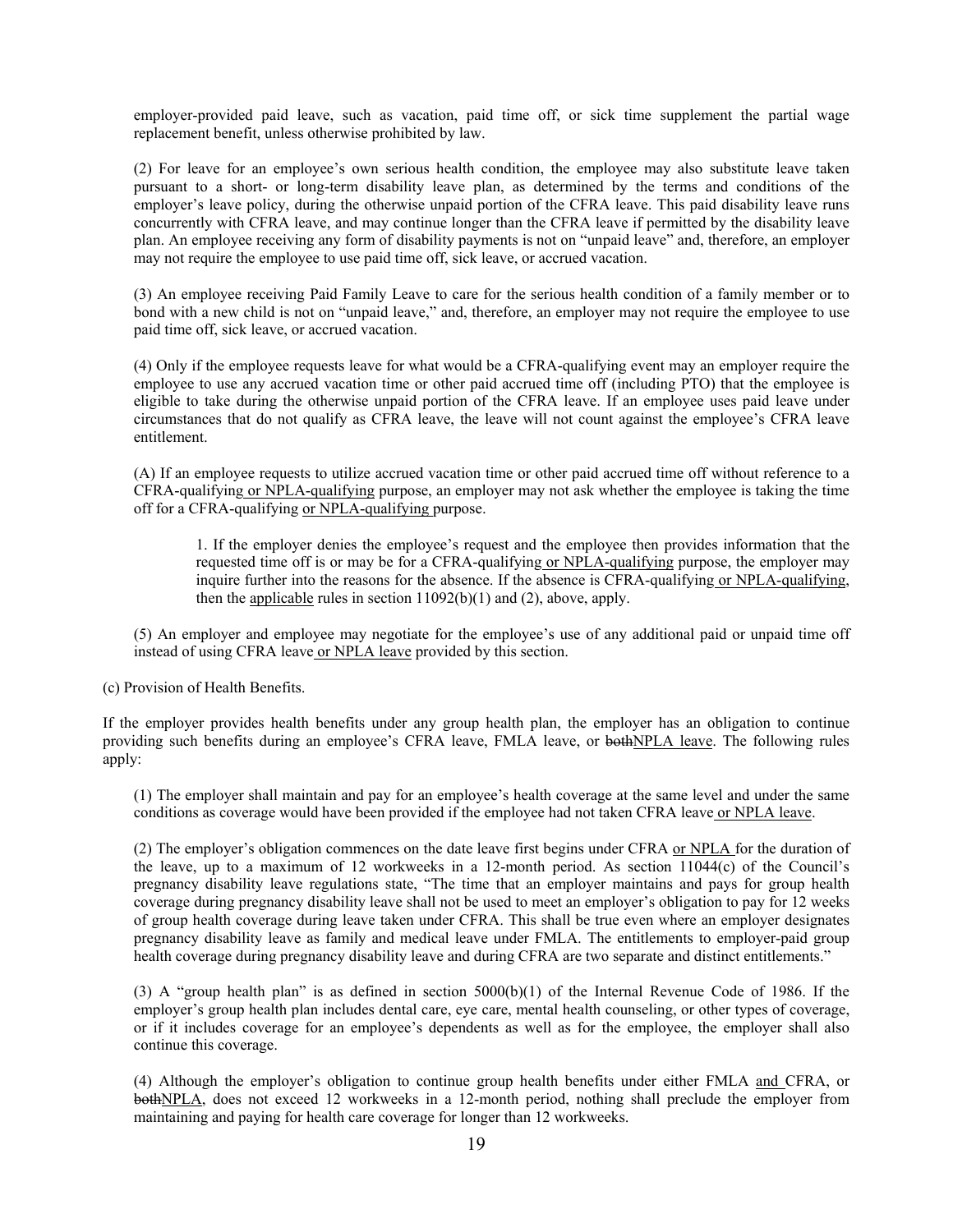(5) An employer may recover the premium that the employer paid for maintaining group health care coverage during any unpaid part of the CFRA leave or NPLA leave if both of the following conditions occur:

(A) The employee fails to return from leave after the period of leave to which the employee is entitled has expired. An employee is deemed to have failed to return from leave if he/shethe employee works less than 30 days after returning from CFRA leave or NPLA leave. An employee who retires during CFRA leave or NPLA leave or during the first 30 days after returning is deemed to have returned from leave.

(B) The employee's failure to return from leave is for a reason other than the continuation, recurrence, or onset of a serious health condition that entitles the employee to CFRA leave, or other circumstances beyond the control of the employee.

(6) Group health plan coverage must be maintained for an employee on CFRA leave or NPLA leave until:

(A) The employee's CFRA leave or NPLA leave entitlement is exhausted;

(B) The employer can show that the employee would have been laid off and the employment relationship terminated for lawful reasons during the period of the CFRA leave or NPLA leave; or

(C) The employee provides unequivocal notice of intent not to return to work.

(d) Employee Payment of Group Health Benefit Premiums.

If employees are required to pay premiums for any part of their group health coverage, the employer must provide the employee with advance written notice of the terms and conditions under which premium payments must be made.

(1) If CFRA leave or NPLA leave is paid, the employee's share of premiums must be paid by the method normally used during any paid leave, typically as a payroll deduction, unless a voluntary agreement between the employer and the employee dictates otherwise.

(2) If CFRA leave or NPLA leave is unpaid, the employer may require that payment be made to the employer or to the insurance carrier, but no additional charge may be added to the employee's premium payment for administrative expenses. The employer may require employees to pay their share of premium payments in any of the following ways:

(A) Payment due at the same time as if made by payroll deduction;

(B) Payment due on the same schedule as payments are made under COBRA;

(C) Payment prepaid pursuant to a cafeteria plan at the employee's option;

(D) The employer's existing rules for payment by employees on leave without pay would apply, provided that such rules do not require prepayment (i.e., prior to the commencement of the leave) of the premiums that will become due during a period of unpaid CFRA leave or NPLA leave or payment of higher premiums than if the employee had continued to work instead of taking leave; or

(E) Another system voluntarily agreed to between the employer and the employee, which may include prepayment of premiums (e.g., through increased payroll deductions when the need for the CFRA leave or NPLA leave is foreseeable).

(3) Unless an employer policy provides a longer grace period, an employer's obligation to maintain health benefits coverage ceases under CFRA or NPLA if an employee's premium payment is more than 30 days late. In order to drop coverage, an employer must provide written notice at least 15 days before coverage is to cease, advising that coverage will be dropped on a specified date at least 15 days after the date of the written notice unless payment has been received by that date.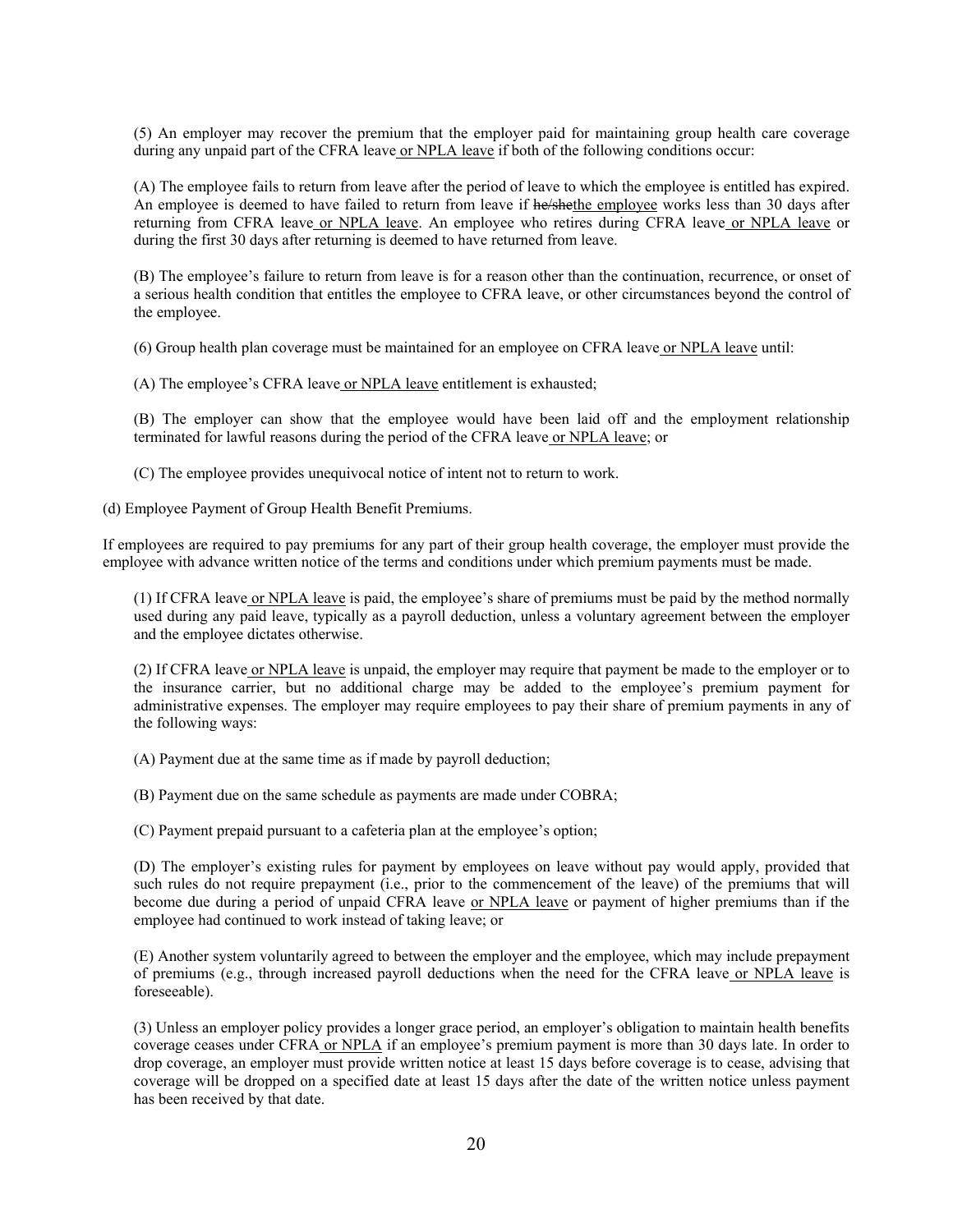(A) The employer may recover the employee's share of any premium payments missed by the employee for any CFRA leave or NPLA leave period during which the employer maintains health coverage by paying the employee's share.

(B) Regardless of whether an employee pays premiums while on CFRA leave or NPLA leave, all other obligations of an employer under CFRA or NPLA would continue, such as reinstatement upon return and complete restoration of coverage/benefits equivalent to those that the employee would have had if leave had not been taken, including family or dependent coverage.

(C) If an employer terminates an employee's health benefits coverage in accordance with this section because of the employee's non-payment of premiums and fails to restore the employee's health insurance as required by this section upon the employee's return, the employer may be liable for benefits lost by reason of the violation, for other actual monetary losses sustained as a direct result of the violation, and for appropriate equitable relief tailored to the harm suffered.

(e) Other Benefits and Seniority.

During the period of CFRA leave or NPLA leave, the employee is entitled to accrual of seniority and to participate in health plans for any additional period of leave not covered by (c) above; in any employee benefit plans, including life, short-term or long-term disability or accident insurance; pension and retirement plans; and supplemental unemployment benefit plans to the same extent and under the same conditions as would apply to any other leave granted by the employer for any reason other than CFRA leave or NPLA leave.

(1) Unpaid CFRA leave for the serious health condition of the employee shall be compared to other unpaid disability leaves whereas unpaid CFRA leaves for all other purposes and unpaid NPLA leave shall be compared to other unpaid personal leaves offered by the employer. CFRA leave or NPLA leave shall not constitute a break in service or cause the employee to lose seniority, even if other paid or unpaid leave constitutes a break in service for purposes of establishing longevity or seniority, or for layoff, recall, promotion, job assignment, or seniority-related benefits.

(2) If an employer provides a new health plan or benefits or changes health benefits or plans while an employee is on CFRA leave or NPLA leave, the employer must give written notice to the employee that he or shethe employee is subject to the new or changed plan/benefits to the same extent as if the employee were not on leave.

(f) Continuation of Other Benefits.

If the employer has no policy, practice or collective bargaining agreement that requires or authorizes any other type of unpaid personal or disability leave or if the employer's other unpaid personal or disability leaves do not allow for the continuation of benefits during these leaves, an employee taking a CFRA leave or NPLA leave shall be entitled to continue to participate in the employer's health plans, pension and retirement plans, supplemental unemployment benefit plans or any other health and welfare employee benefit plan, in accordance with the terms of those plans, during the period of the CFRA leave or NPLA leave.

(1) As a condition of continued coverage of group medical benefits (beyond the employer's obligation during the 12-week period described above in (c)), life insurance, short- or long-term disability plans or insurance, accident insurance, or other similar health and welfare employee benefit plans during any unpaid portion of the leave, the employer may require the employee to pay premiums at the group rate.

(A) If the employee elects not to pay premiums to continue these benefits, this nonpayment of premiums shall not constitute a break in service for purposes of longevity, seniority under any collective bargaining agreement or any employee benefit plan requiring the payment of premiums.

(2) An employer is not required to make plan payments to any pension and/or retirement plan or to count the leave period for purposes of time accrued under any such plan during any unpaid portion of the CFRA leave or NPLA leave. The employer shall allow an employee covered by a pension and/or retirement plan to continue to make contributions, in accordance with the terms of these plans, during the unpaid portion of the leave period.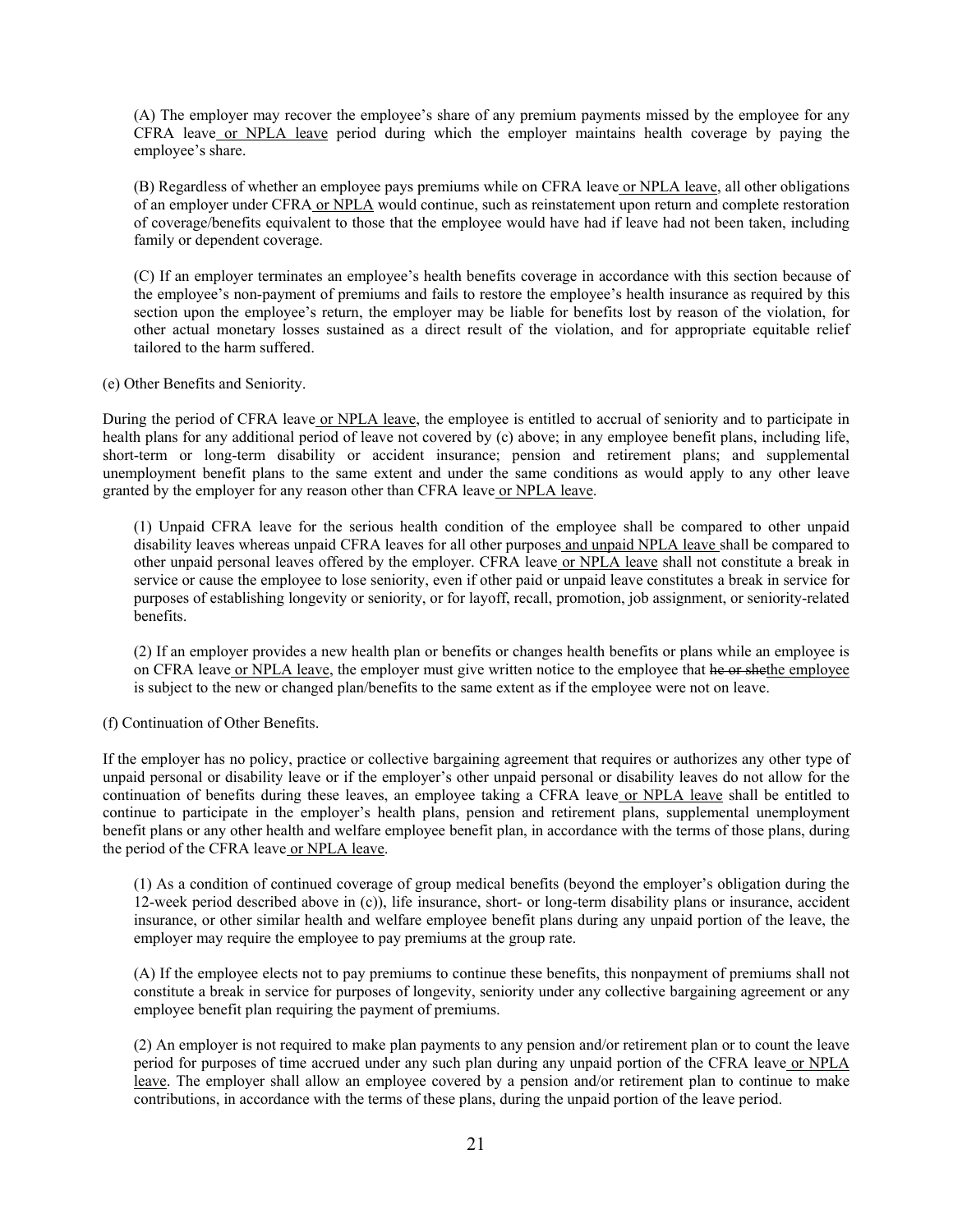(g) Employee Status.

The employee shall retain employee status during the period of the CFRA leave or NPLA leave. The leave shall not constitute a break in service for purposes of longevity and/or seniority under any collective bargaining agreement or under any employee benefit plan. Benefits must be resumed upon the employee's reinstatement in the same manner and at the same levels as provided when the leave began, without any new qualification period, physical exam, et cetera.

Note: Authority cited: Section 12935(a), Government Code. Reference: Sections 12945.2 and 12945.6, Government Code; Family and Medical Leave Act of 1993, 29 U.S.C. § 2601, 2611, 2612, 2614 et seq.; ERISA, 29 U.S.C. § 1001 et seq.; and COBRA, 29 U.S.C. § 1161 et seq.

- § 11093. Relationship between CFRA Leave and Pregnancy Disability Leave; Relationship between CFRA Leave and Non-Pregnancy Related Disability Leave; Relationship between CFRA Leave and NPLA Leave.
- (a) Separate and Distinct Entitlements.

The right to take a CFRA leave under Government Code section 12945.2 and the right to take NPLA leave under Government Code section 12945.6 areis separate and distinct from the right to take a pregnancy disability leave under Government Code section 12945 and section 11035 et seq. of the regulations.

(b) Serious Health Condition - Pregnancy.

An employee's own disability due to pregnancy, childbirth or a related medical condition is not included as a serious health condition under CFRA. Any period of incapacity or treatment due to pregnancy, including prenatal care, is included as a serious health condition under FMLA.

(c) CFRA Leave after Pregnancy Disability Leave.

At the end of the employee's period(s) of pregnancy disability, or at the end of four months of pregnancy disability leave, whichever occurs first, a CFRA-eligible or NPLA-eligible employee may request to take CFRA leave or NPLA leave of up to 12 workweeks for reason of the birth of her the employee's child, if the child has been born by this date. There is no requirement that either the employee or child have a serious health condition in order for the employee to take CFRA leave or NPLA leave. There is also no requirement that the employee no longer be disabled by her the employee's pregnancy, childbirth or a related medical condition before taking CFRA leave or NPLA leave for reason of the birth of her the employee's child.

(1) Where an employee has utilized four months of pregnancy disability leave prior to the birth of  $h$ er-the employee's child, and her the employee's health care provider determines that a continuation of the leave is medically necessary, an employer may, but is not required to, allow an eligible employee to utilize CFRA leave prior to the birth of her the employee's child. No employer shall, however, be required to provide more CFRA leave than the amount to which the employee is otherwise entitled, but this does not excuse the employer's other obligations under the FEHA, such as the obligation to provide reasonable accommodation under the disability provisions, where applicable.

(d) Maximum Entitlement.

The maximum possible combined leave entitlement for both pregnancy disability leave (under FMLA and Government Code section 12945) and CFRA leave or NPLA leave for reason of the birth of the child (under this article) is four months and 12 workweeks. This assumes that the employee is disabled by pregnancy, childbirth or a related medical condition for four months and then requests, and is eligible for, a 12-week CFRA leave or NPLA leave for reason of the birth of her the employee's child. This maximum entitlement does not include leave provided as a reasonable accommodation for a physical or mental disability under the FEHA.

(e) Disability Leave.

The right to take a CFRA leave under Government Code section 12945.2 is separate and distinct from the right to take a disability leave under Government Code section 12945 and section 11064 et seq. of the regulations. If an employee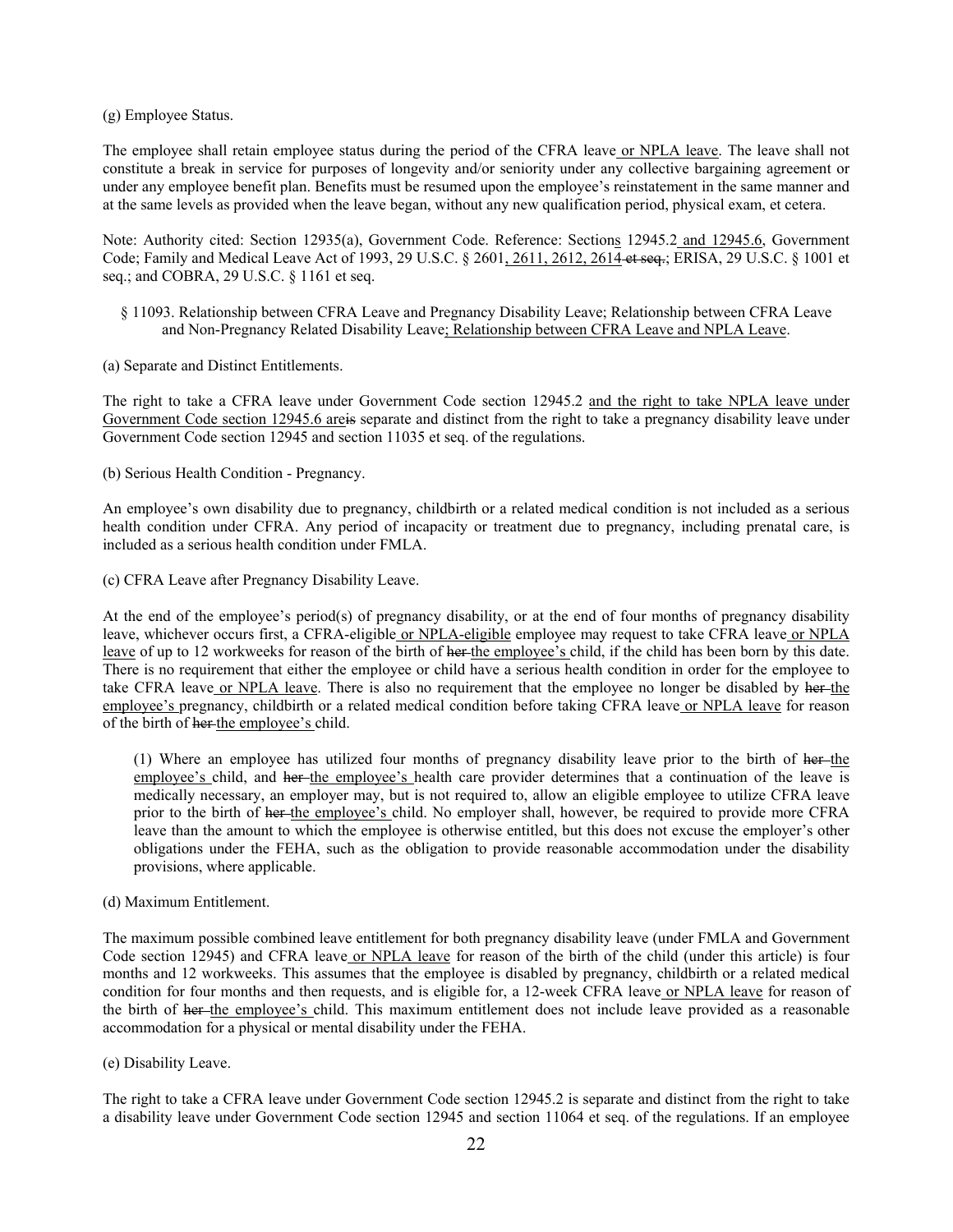has a serious health condition that also constitutes a disability as defined by Government Code section 12926 and cannot return to work at the conclusion of her the employee's CFRA leave, the employer has an obligation to engage that employee in an interactive process to determine whether an extension of that leave would constitute a reasonable accommodation under the FEHA.

Note: Authority cited: Section 12935(a), Government Code. Reference: Sections 12945, and 12945.2, and 12945.6, Government Code; Family and Medical Leave Act of 1993, 29 U.S.C. § 2601, 2651 et seq.; and 29 C.F.R. § 825.

§ 11094. Retaliation and Protection from Interference with CFRA and NPLA Rights.

(a) Any violation of CFRA, NPLA or itsthese implementing regulations constitutes interfering with, restraining, or denying the exercise of rights provided by CFRA or NPLA. "Interfering with" the exercise of an employee's rights includes, for example, refusing to authorize CFRA leave or NPLA leave and discouraging an employee from using such leave. It would also include an action by a covered employer to avoid responsibilities under CFRA or NPLA, for example:

(1) Transferring employees from one worksite to another for the purpose of reducing worksites, or to keep worksites below the 20-employee or 50-employee threshold for employee eligibility under NPLA or CFRA;

(2) Changing the essential functions of the job in order to preclude the taking of leave;

(3) Reducing an employee's hours available to work in order to avoid employee eligibility; and

(4) Terminating an employee when it anticipates an otherwise eligible employee will be asking for a CFRAqualifying or NPLA-qualifying leave in the future.

(b) CFRA's and NPLA's prohibition against "interference" prohibits an employer from discriminating or retaliating against an employee or prospective employee for having exercised or attempted to exercise CFRA or NPLA rights or giving information or testimony regarding his or herthe employee's CFRA or NPLA leave, or another person's CFRA or NPLA leave, in any inquiry or proceeding related to any right guaranteed under this article. For example, if an employee on leave without pay would otherwise be entitled to full benefits (other than health benefits), the same benefits would be required to be provided to an employee on unpaid CFRA or NPLA leave. By the same token, employers cannot use the taking of CFRA or NPLA leave as a negative factor in employment actions, such as hiring, promotions or disciplinary actions; nor can CFRA or NPLA leave be counted against an employee under an employer's attendance policies.

(c) Employees cannot waive, nor may employers induce employees to waive, their prospective rights under CFRA or NPLA. For example, employees (or their collective bargaining representatives) cannot "trade off" the right to take CFRA or NPLA leave against some other benefit offered by the employer. This does not prevent the settlement or release of CFRA or NPLA claims by employees based on past employer conduct without the approval of a court. Nor does it prevent an employee's voluntary and uncoerced acceptance (not as a condition of employment) of a light duty assignment while recovering from a serious health condition. An employee's acceptance of such light duty assignment does not constitute a waiver of the employee's prospective rights, including the right to be reinstated to the same position the employee held at the time the employee's CFRA or NPLA leave commenced or to a comparable position.

(d) All individuals, and not merely employees who are CFRA-qualified or NPLA-qualified, are protected from retaliation for opposing (e.g., filing a complaint about) any practice that is unlawful under CFRA or NPLA. They are similarly protected if they oppose any practice that they reasonably believe to be a violation of CFRA, NPLA, or its these implementing regulations.

(e) In addition to retaliation prohibited by CFRA, retaliation is also prohibited by the NPLA and by Government Code 12940 and section 11021 of the regulations.

Note: Authority cited: Section 12935(a), Government Code. Reference: Sections 12940, and 12945.2, and 12945.6, Government Code; Family and Medical Leave Act of 1993, 29 U.S.C. § 2601, 2611, 2615 et seq.; and 29 C.F.R. § 825.

§ 11096. Relationship with FMLA Regulations.